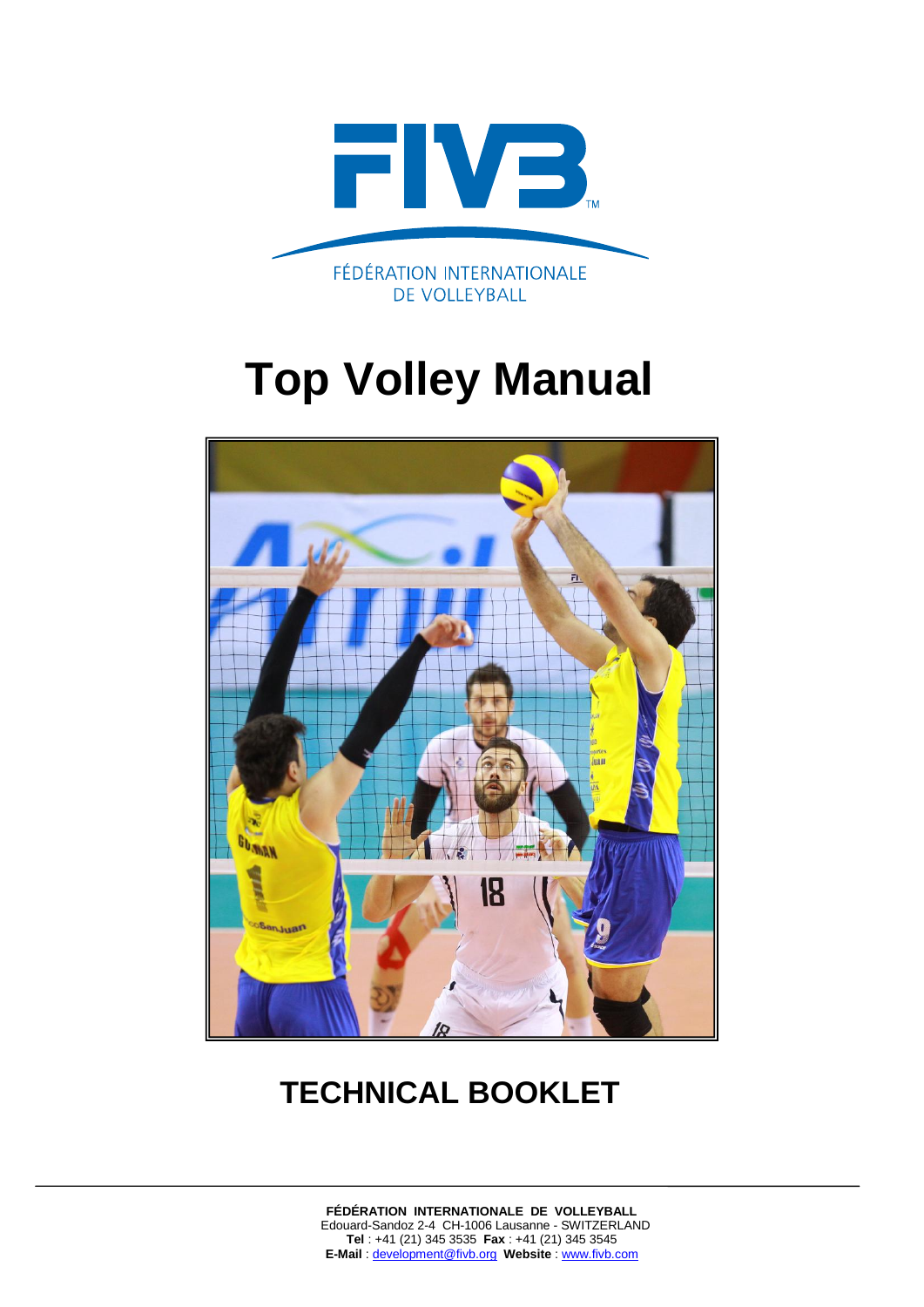## **Technical Booklet**

# **TOP VOLLEY**

## **Part 1 THE TEAM**

Among the numerous tasks that a top-level coach has to accomplish is that of having the skill to make up his team by selecting his players to exploit their individual qualities. He must also take into account the development of Volleyball throughout these years. In fact, he makes a projection into the future.

It is important for a coach to make up his team with players complementary to one another. The coach of Brazil, the World Champion, testifies to this statement. In his interview, Bernardo Rezende explains that the success of his team is due more to its collective value, rather than to that of its individuals.

For Brazil and other teams physically less powerful, speed, the changing of pace and aggressive services are of prime importance in order to achieve performance. Rezende's Argentine colleague, Carlos Getzelevich, reminds us that each team must make the best use of its players, "thus, three players such as Hugo Conte, Jorge Elgueta and Marcos Milinkovic share different tasks when at the net, changing positions at the centre and at the sides."

The players' concentration must be maintained from the very beginning until the end of the rally. All the interviewed coaches stress this as a single point that can make them win or lose a set and in some cases, a match. Mental capacities are a part of selection criteria.

"Speed is everywhere. Things must be prepared in advance or you don't master the match," Bernardo Rezende (BRA). Philippe Blain and Glenn Hoag, insist on the fundamental part played by the other members of the staff, either medical or logistic in preparing the players as well as the matches.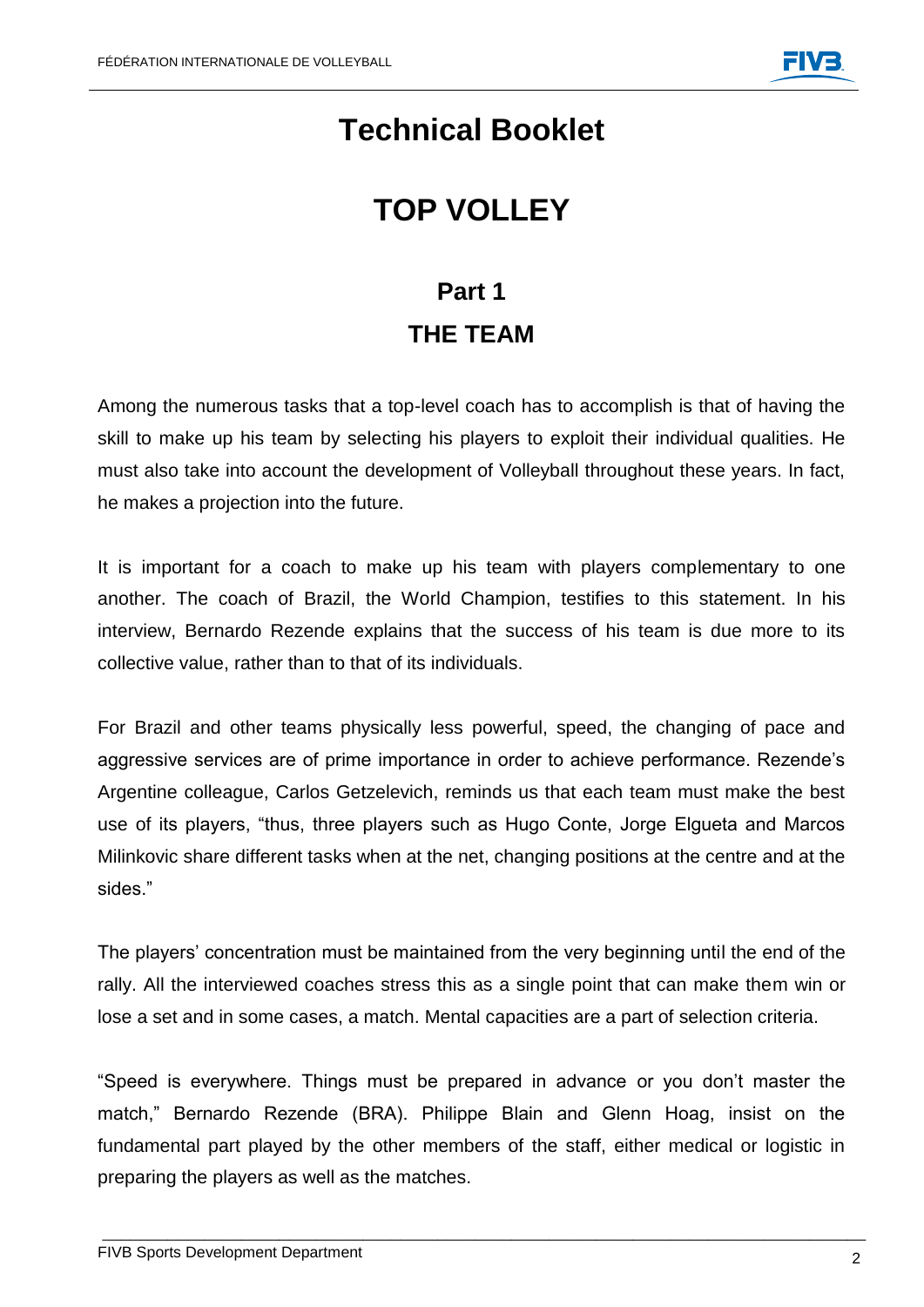#### **1.1 THE PLAYING TEAM, THE PLAYERS' ROLE**

The notion of a homogenous group is characteristic of a top-level team and the creation of the libero player has increased this cohesiveness. The libero has become the seventh player and this to such an extent that every team except Czech Republic plays according to the same game system. It is one aspect of today's evolution, and only the future will tell us whether this is going to last.



The team consists of a setter, an opposite player, in opposition with the setter (also called ace spiker), of two middle blockers who are replaced by the libero when at the back and of two receivers-attackers also called outside players.

The starting line-up generally adopts the following rotating order: Setter (S); Receiverattacker (R), Middle Player (MP), Opposite Player (OP), Attacker-Receiver and Middle Player.

Diagram 1

The best players who have been rewarded by the FIVB often illustrate and comment the clips:

Best Server: Franck GRANVORKA (FRA), Best scorer: Marcos MILINKOVIC (ARG), Best Spiker: Andre NASCIMIENTO (BRA), Best Blocker: José JOAO (POR), Best Receiver: Pablo MEANA (ARG), Best Setter: Mauricio LIMA (BRA), Best Digger: Hubert HENNO (FRA).

SUPER SELECTION: Setter: Nikola GRBIC (YUG), Ace Spiker: Marcos MILINKOVIC (ARG), Receivers: Serguei TETIOUKINE (RUS), Stephane ANTIGA (FRA), Middle Blockers: Gustavo ENDRES (BRA), José JOAO (POR), Libero: Hubert HENNO (FRA).

It is quite interesting to note the differences in morphology at certain positions. This is due to the fact that speed and clear-sightedness can easily make up for a player's lack of height.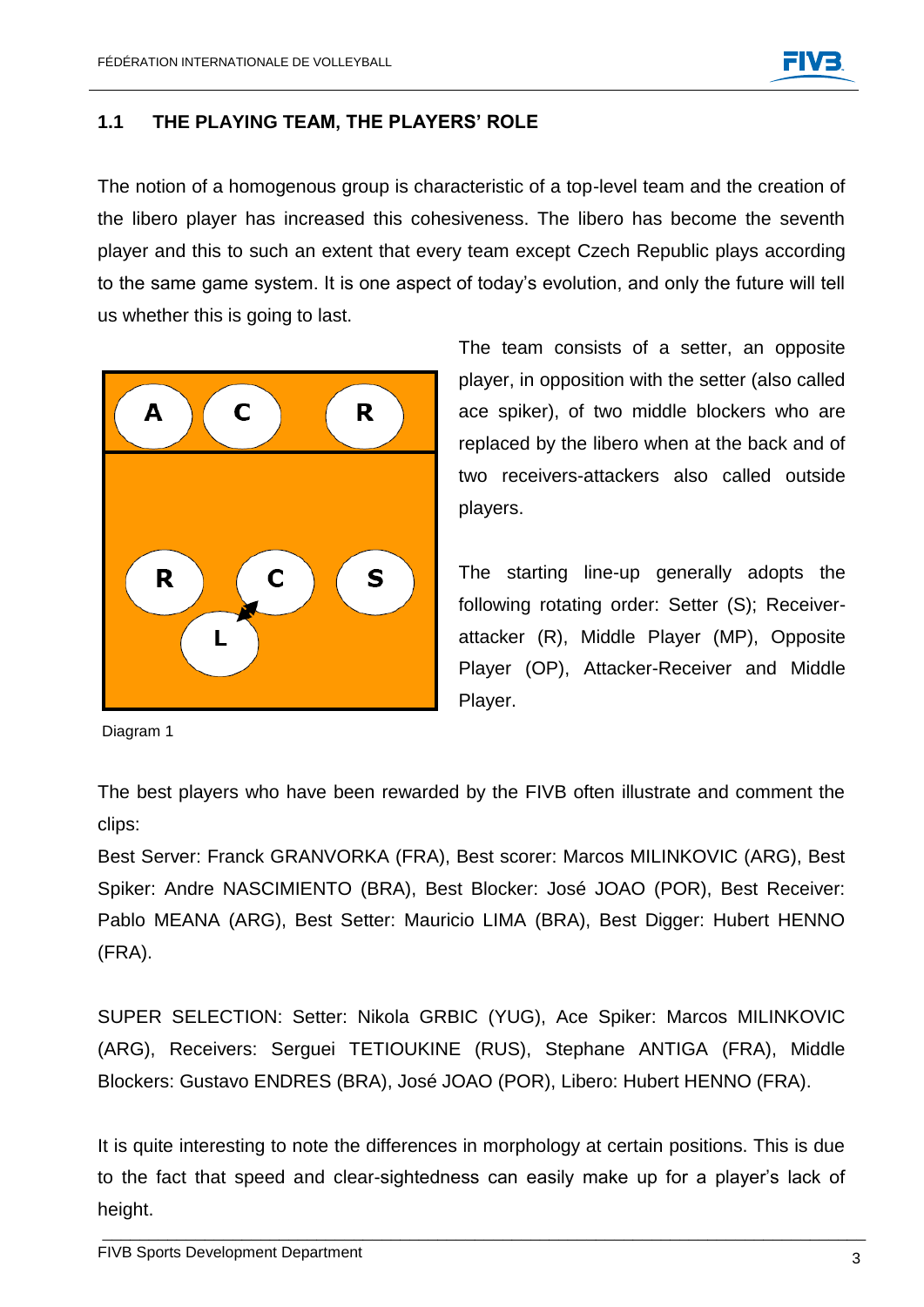

#### **1.2 THE SETTER**

The setter co-ordinates the attack and his most important qualities are those of an organiser, both clear-sighted and precise. Players measuring between 179cm and 196cm can be seen in this position. The players GRBIC (YUG) as well as MAURICIO (BRA) have pointed out that there is no universal rule or technique. The setter must learn how to set the ball in a way that suits each one of his attackers and to choose them according to the different situations of the game. Indeed, the basic techniques must be learnt, but only in order to break away from them and develop one's own physical and technical qualities.

Before the match, the setters have to study the defensive game plan of the opposing team and learn how to play by considering the opponent block and back court defence. During the match, they react and use all the opportunities, which are presenting in different situations by alternating quick attack (called also  $1<sup>st</sup>$  time or  $1<sup>st</sup>$  tempo) and attack by another player (called also  $2^{nd}$  time or  $2^{nd}$  tempo.)

#### **1.3 THE OPPOSITE PLAYER** (also called ace spiker)

His role has also changed. He has become the player attacking high balls and who is given the ball in the last resort. He has to be powerful and very reliable. Because of their physical morphological qualities, those players are generally excellent servers, as it has been established by the FIVB statistics. Marcos MILIKOVIC (ARG) illustrates the qualities that are necessary to hold this position. Their role may seem rather limited but it is fundamental in stabilizing the attack.

#### **1.4 THE RECEIVER-ATTACKERS**

They are the pivots of the team as they steady both the defence and the receiving. All of them have pointed out that the prime quality is concentration to be maintained throughout the rally as they are very much in demand. The concentration and the will to fight for every ball are matched with dexterity for the French player ANTIGA, the Russian TETIOUKINE, with vivacity for the Brazilian GIBA or with power with the Greek GKIOURDAS. They are very technical players with a great variety of attacks on speeding up, fast or mid-high balls in the front at position 4, at the back at positions 5 and/ or 6. Most teams integrated into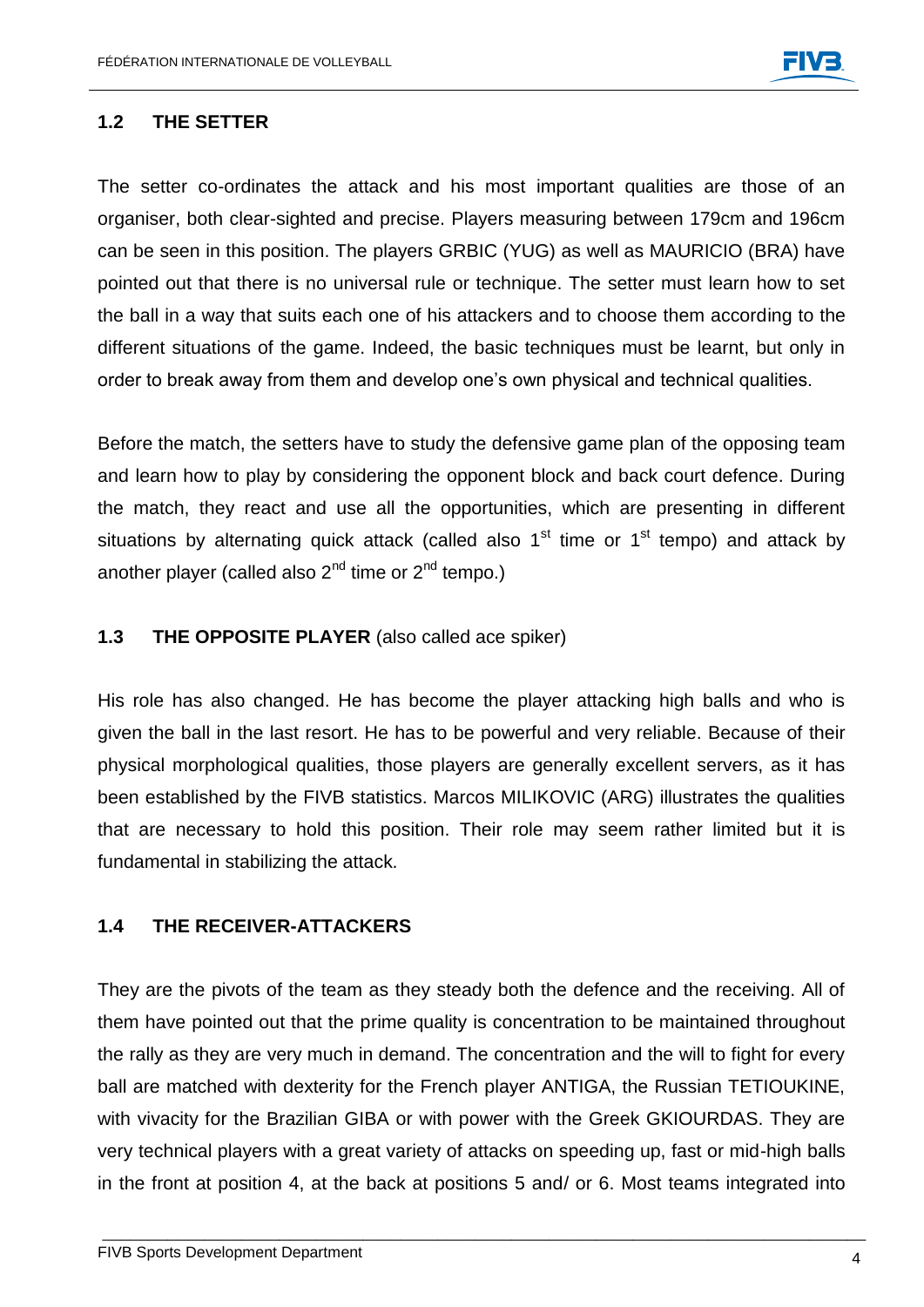their pattern of game this type of attack from the back row (called pipes) which is quite different from those of the Opposite Player on position 1. Because of their very complex role, we can find players who have a predominant skill either at receiving and/ or digging or attacking.

#### **1.5 THE MIDDLE PLAYERS**

They secure the direction of the block and of the quick attack, which force the opponent player to come to block. Their role has followed the evolution of the game, which has become faster. Speed and reading the game can make up for height: the best blocker was Portuguese JOAO (who is only 194 cm tall) as speed and his precise actions counterbalance his relative shortness. In order to play his role effectively, it is essential to know the setter and the middle blocker of the opposing team well and to be able to forestall his actions at the block as well as the attack. He is substituted in the backcourt by the libero who performs defensive tasks.

#### **1.6 THE LIBERO**

Within a few years, he has become an essential element for the team. He co-ordinates the backcourt defence while the setter co-ordinates the front defence. Their co-operation makes the block-defence relationship more efficient. Some teams have not yet taken advantage of all the possibilities that the libero offers, keeping him in the role of Chief Receiver. The best illustration is given by the French player Hubert HENNO, who acts as the boss of the back players, covering the other receiver when the latter is attacking. To play this role, it is necessary to have the qualities of self-sacrifice, as the libero must refrain from an "explosive" action that will score a point. As Hubert HENNO says, "You have to find your pleasure when digging a ball and sharing the intense joy of the attacker who finishes this action by a victorious attack."

Some teams have assimilated the new rules much better than others and, as Mikiyasu TANAKA, the coach of the Japanese team remarked, each country has adopted the changes their own way and many of them have not yet defined what a libero is in reality. Some think he is a second receiver, others an organiser of the defence.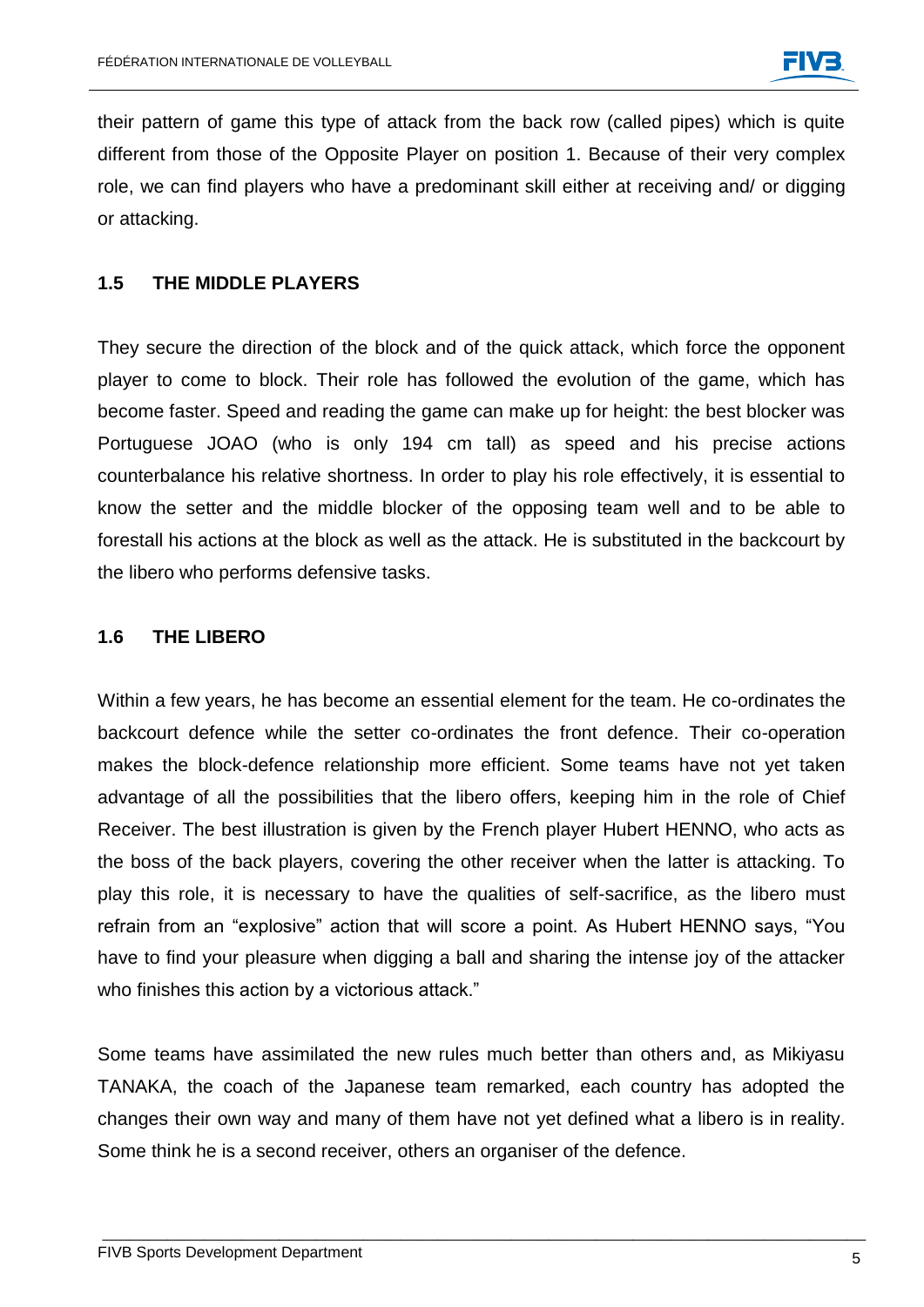#### **1.7 SOME REMARKS**

Obviously, the new rules have not altered the techniques, but they have deeply modified the behaviour and the role of the players.

The team has changed. With the old rules, the best teams aimed at winning the service and just waited for the opposing team to make a mistake in order to score a point. Nowadays your have to score points, either by serving, attacking or blocking. It is no longer worthwhile to keep waiting. The game has become much more dynamic and the battle to be well placed is fierce. Ten, or even up to twelve teams can fight for victory and no one can speculate who will win. Hierarchy is being altered among both the men's and women's teams. Behaviours have changed and owing to a greater pugnacity and concentration, some players have counterbalanced some of their weak points. The following parts will deal with the different periods of the game when both teams are opposed, that is to say, serving and receiving the serve, then attacking and defending and to finish with the counter attack.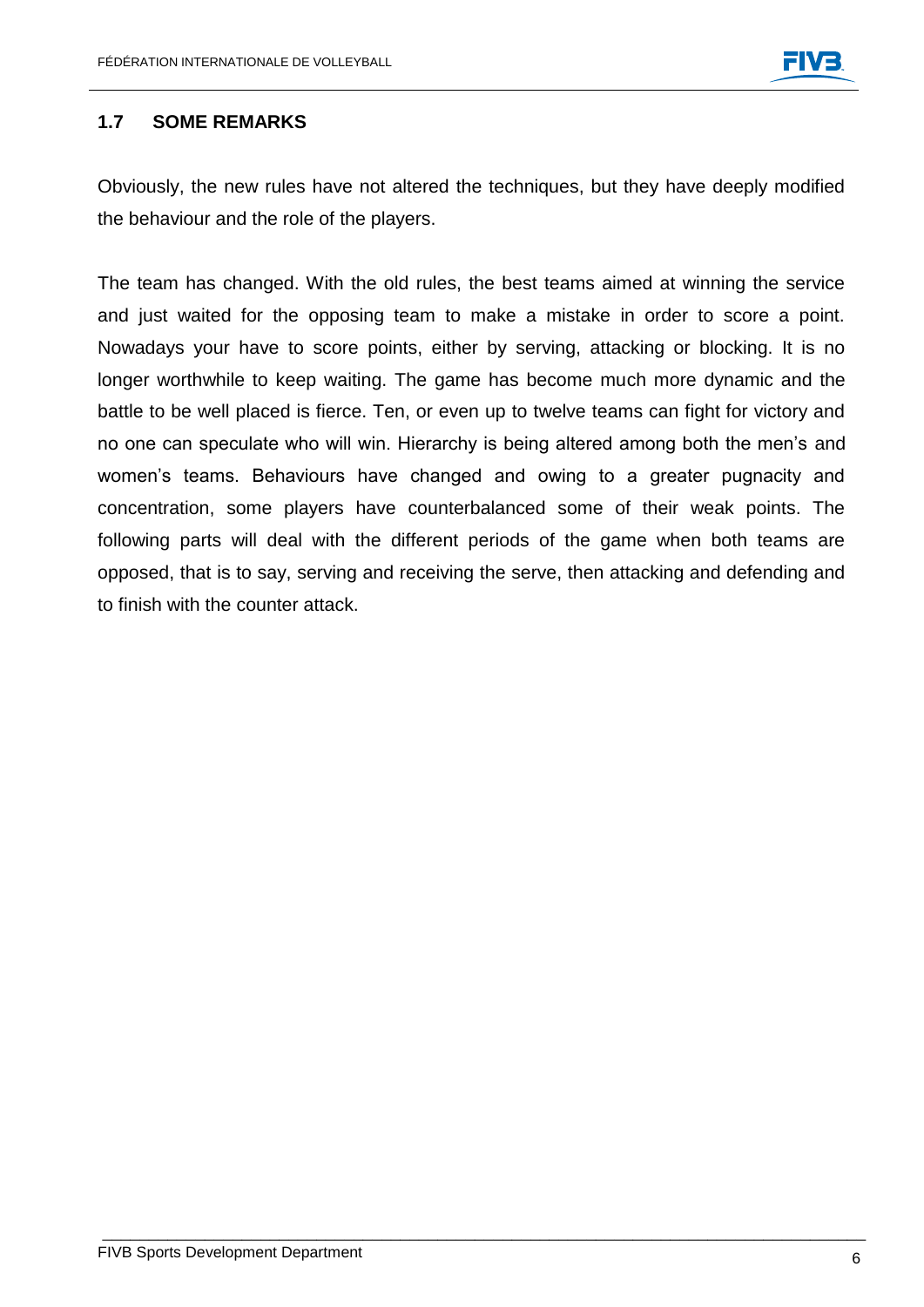### **Part 2 THE SERVICE**

#### **2.1 TACTICAL INTENTIONS**

"The service, in modern Volleyball is the first offensive action, as powerful services give you the possibility of immediately scoring a point. It is also a part of the defensive system." Philippe BLAIN.

Aggressiveness at serving can be seen by the use of jump services, which have replaced the floating tennis services. Tennis services and jump tennis serves are mainly used to make a tactical service.

In terms of tactics and probability, the coach's job is to define the risk each player is allowed to take.

The tactical intentions can be classified according to the risk taken:

- Maximal risk: it is possible to score a direct point with an ace.
- Controlled risk: serving on the less reliable player or on his weakest side, or between two receivers in order to prevent having a perfect reception and thus a quick attack.
- For a tactical service, one must choose a target and the service area that allows for it to be best reached.
	- o Put the receiver or the setter in difficulty by serving in the area where there are several players (for example, the area 5 with the setter in 5 or 4).
	- $\circ$  Make a short service when the setter is in the front, create discomfort and doubt in a player by always serving on him.
	- $\circ$  The player may also change the area of service or even the technique. It must be said however, that to be efficient, the tactical service must not be too easy.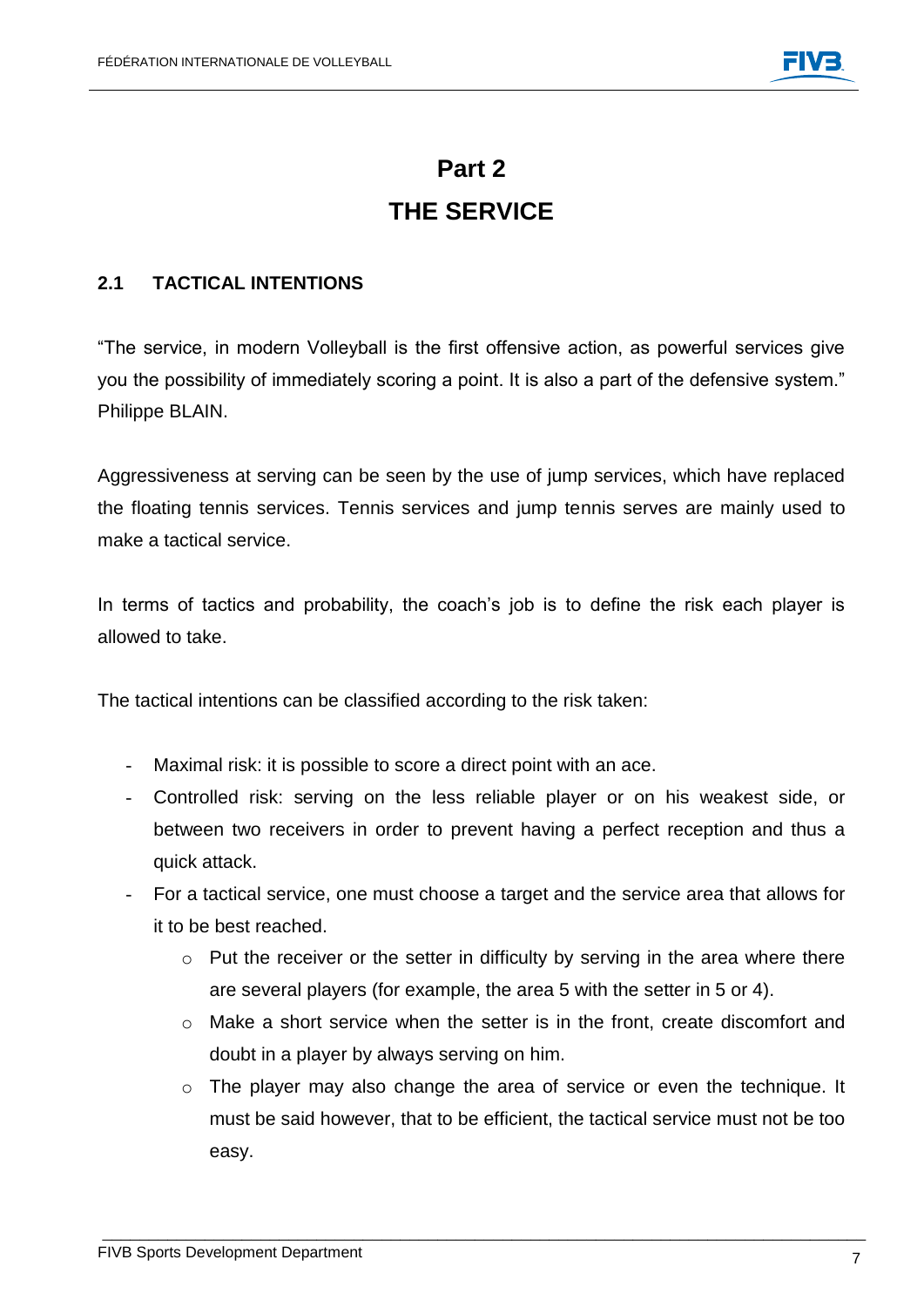o The service, first element of defence. With his tactical intention, the server tries to direct the opposing attack in the defensive system of his team by obliging the setter to have limited choices.

"If you are aggressive when serving, you have already won half of the point. It prevents the reception from being perfect and the team must play away from the net at the sides." ELGUETA (ARG).

Let us keep in mind that the very last point of the final BRA-RUS was scored by GIOVANE's service (BRA). Unless the percentage is sufficient, it is better to use tactical services.

#### **2.2 TECHNIQUES**

a) The powerful jump service illustrated by the best servers of the Championship: GRANVORKA (FRA), MILINKOVIC (ARG), CAPET (FRA).

- Approach with 3 or 4 steps.
- For a right-handed player, the weight of the body being on the right foot (left foot for a left handed player); the ball is thrown high and in front.
- Take off: R-L for a right handed and L-R for a left handed player.
- Take off with an important arm moving in the air.
- Hit the ball high and in front, clearly above the court.
- Landing and moving in to join his post in defence.

b) The players SARTORETTI (ITA), ABRAMOV (RUS) and YAMAMOTO (JPN) illustrate the powerful lifted services.

The technique remains identical however and the ball is struck more at the back of the frontal plane, which gives an important topspin effect. The rotation of the ball gives it a curved trajectory, (a parabola-like trajectory) with a brutal drop which obliges the receiver to move forward. Sometimes, the lift is accompanied by a sidespin. It is often used by lefthanded players in position 5.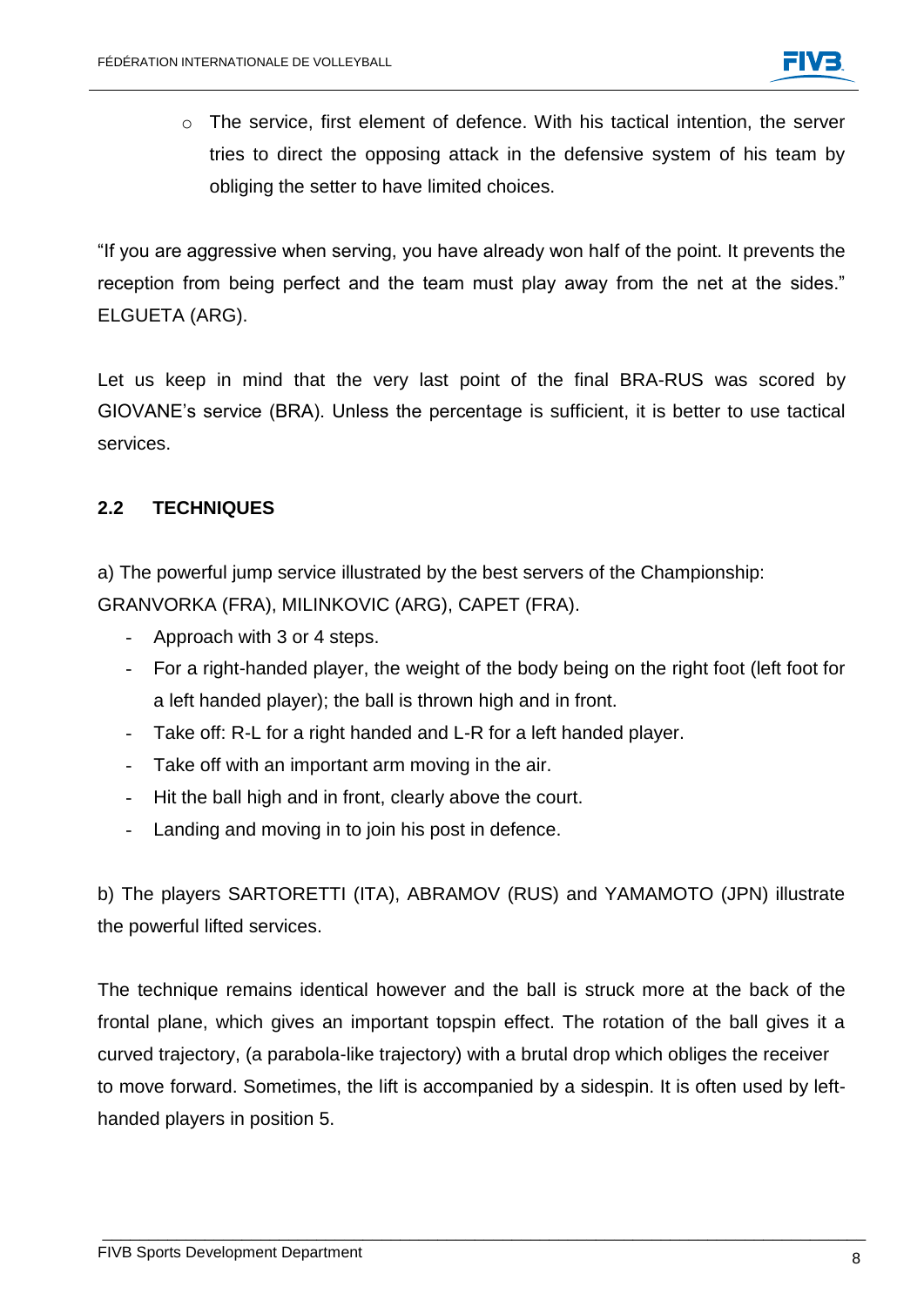c) The jump service, either placed or floated, is the tactical service most often used. It will be beautifully demonstrated by CONTE (ARG) and ANITGA (FRA).

- The approach is often shorter and slower.
- The throwing of the ball takes place above the back line.
- The impulse is checked in order to control the hitting of the ball.

As to the float jump service, the ball is hit dryly in its centre in order to give it a straight trajectory without effect.

d) The float tennis serve, executed 6 or 7 metres away from the back line, has almost disappeared because of the new texture and pressure of the ball. However it is sometimes executed near the back line. It remains a tactical option and a safe way of serving.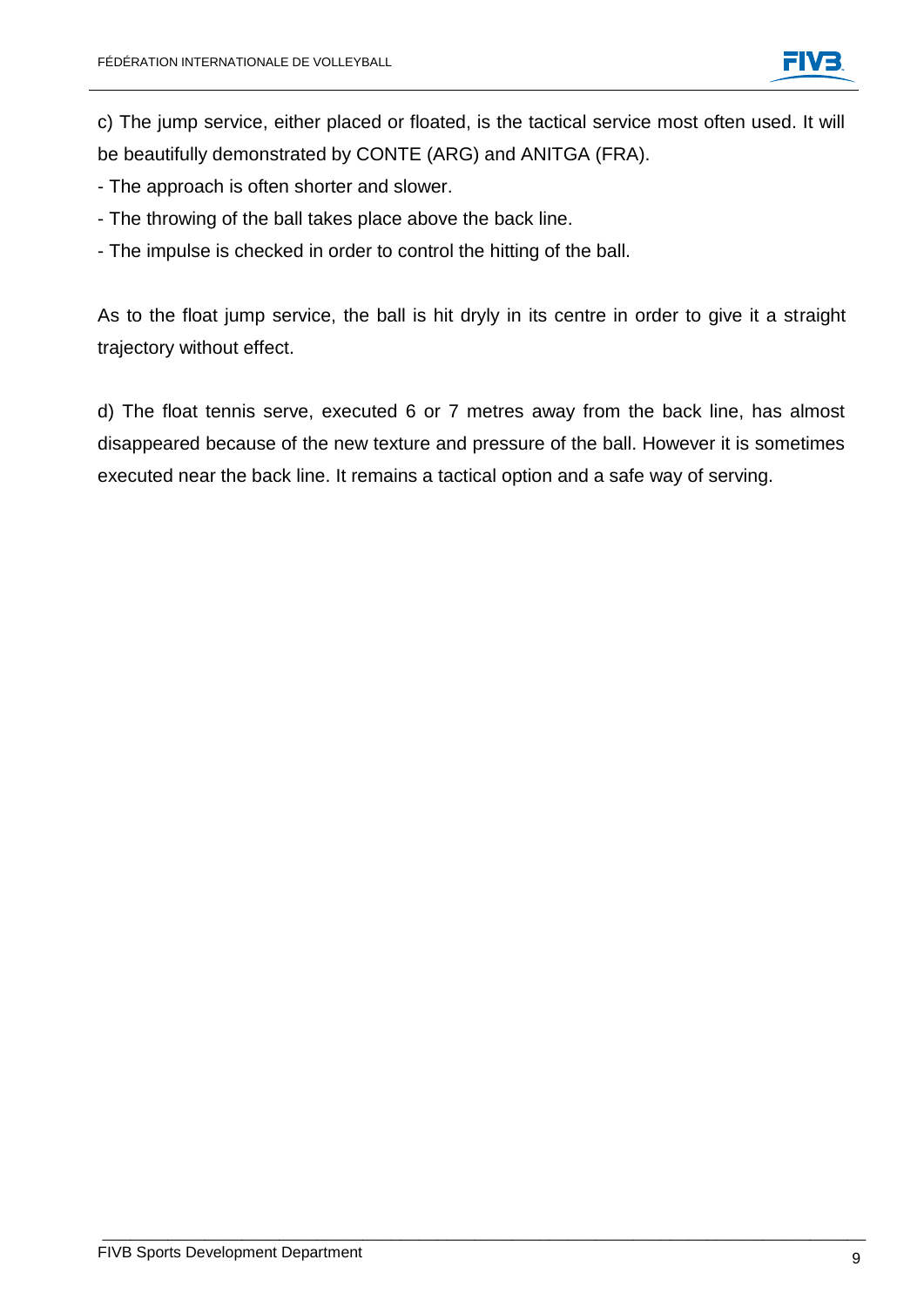### **Part 3 THE SERVICE RECEPTION**

Receiving the service is the first step of the offence and the good quality of the pass presents the setter with all attack possibilities. So, when facing the threat of the service, the opposing team displays its players according to the opposing server. The line-up when receiving depends on this observation.

#### **3.1 THE LINE-UPS**

The team that receives the ball obeys a double imperative: that of receiving the service and that of building its own attack. There is some uniformity in the way players are positioned as the libero replaces the middle-blockers.

a) *Receiving the service*.

The coach displays 3 players: the libero and 2 receivers-attackers respecting the rotation order given by the starting line-up. The front row RA attacks twice in position 4 and once in 2.



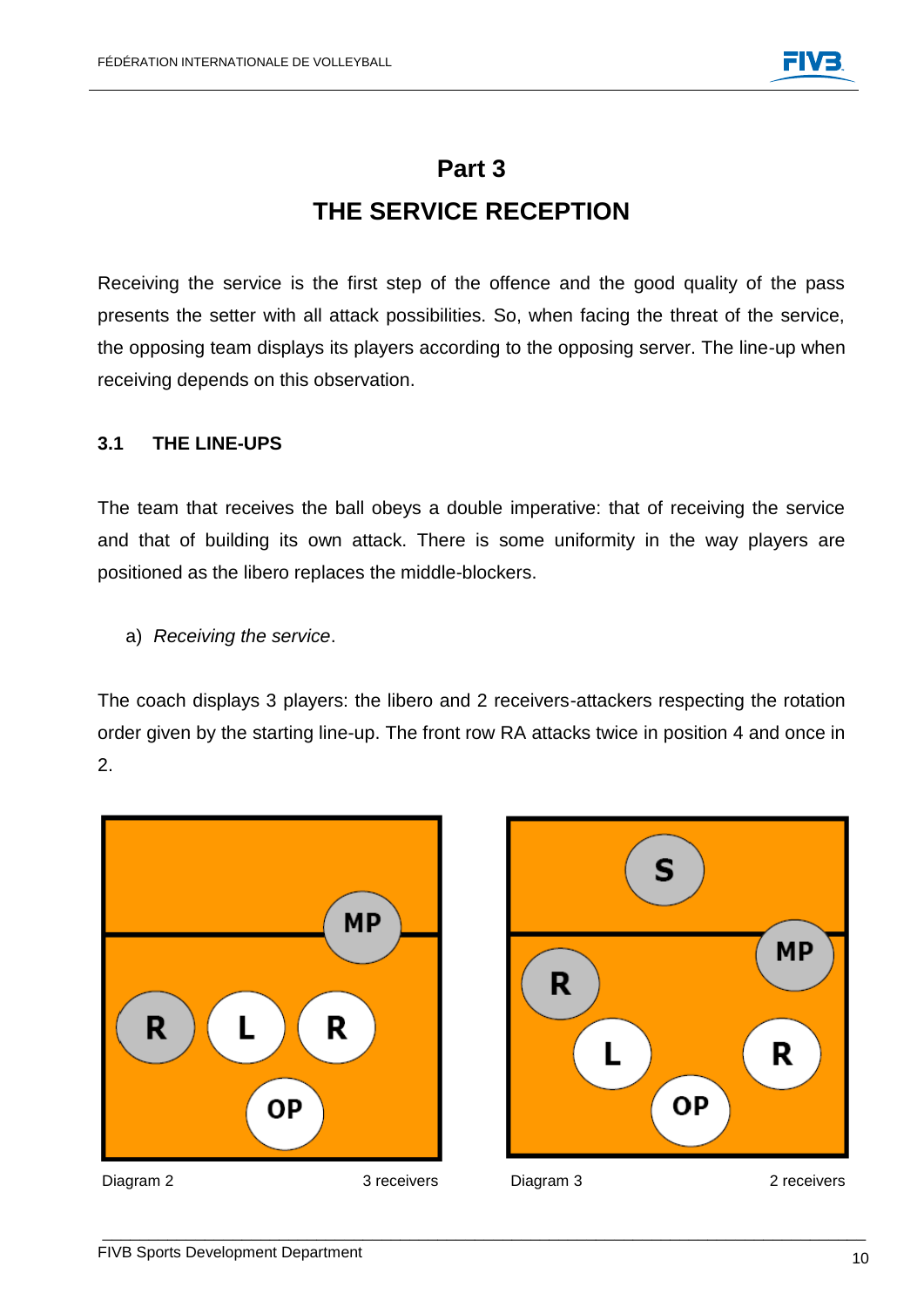

When the service is considered easier, the front row receiver-attacker moves away from the reception line either before or while the service is carried out. When the service is particularly difficult, the coach may place a fourth player on the reception row.

b) *Organising the attack*.

Three players don't have to receive the ball: the setter, the middle blocker and the ace spiker. They are positioned according to the rotation order.

The middle player often has the task of receiving very short balls when the server serves behind the setter.

#### **3.2 THE PLAYER'S ROLE AND THE INDIVIDUALISATION OF THE RECEPTION**

As Philippe BLAIN points out: "For each player a system of intervention is set up according to the position of the server and the power of his service." There are always priority receivers to cover a partner, freeing him for attacking. The position on the court also depends on the skill of the receiver who often has a favourite side.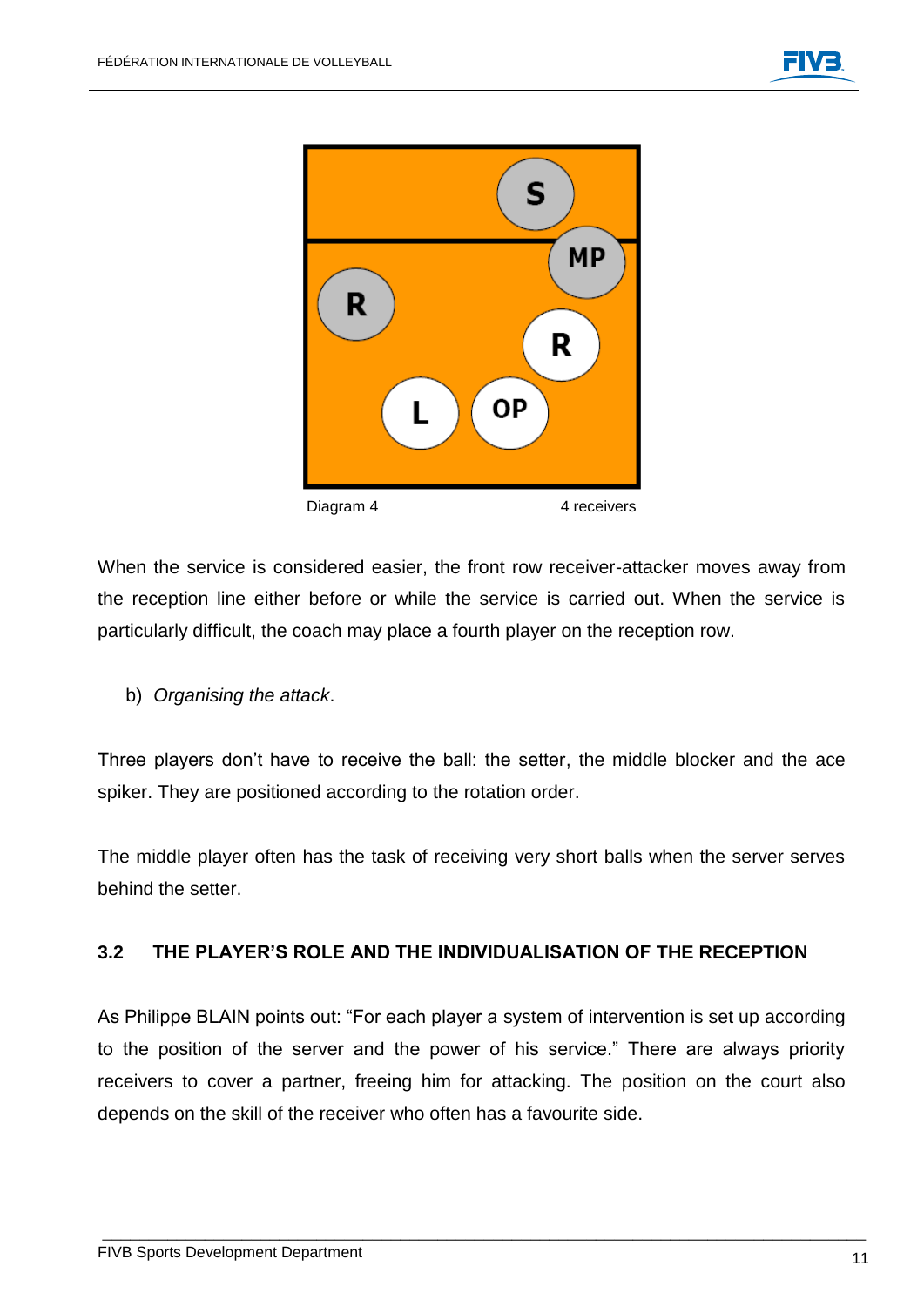#### **3.3 THE PASS, TECHNIQUES OF RECEPTION**

A large number of clips clearly demonstrate that the player has to face a crisis of time. To be able to cope with services that can be compared to spikes, the receiver widens the area of his action moving backward, forward and sideways. But whatever his action is, the player respects the following principles:

- Poised ready with knees bent, he should start moving as soon as the service ball is hit, or even slightly beforehand, making a slight jump so as to anticipate the receiving,

- Cut the service trajectory in order to control the ball and direct it to the area 3/2; this explains why the players face the server,

- Set the contact surface, the platform towards the target,
- Assure the complete balance of the body by tightening his pelvis,
- If possible, give a curved trajectory "cutting" the top of the net
- Carry on with the following action.

As you can see, it is more a broadening of the techniques than the creation of new ones.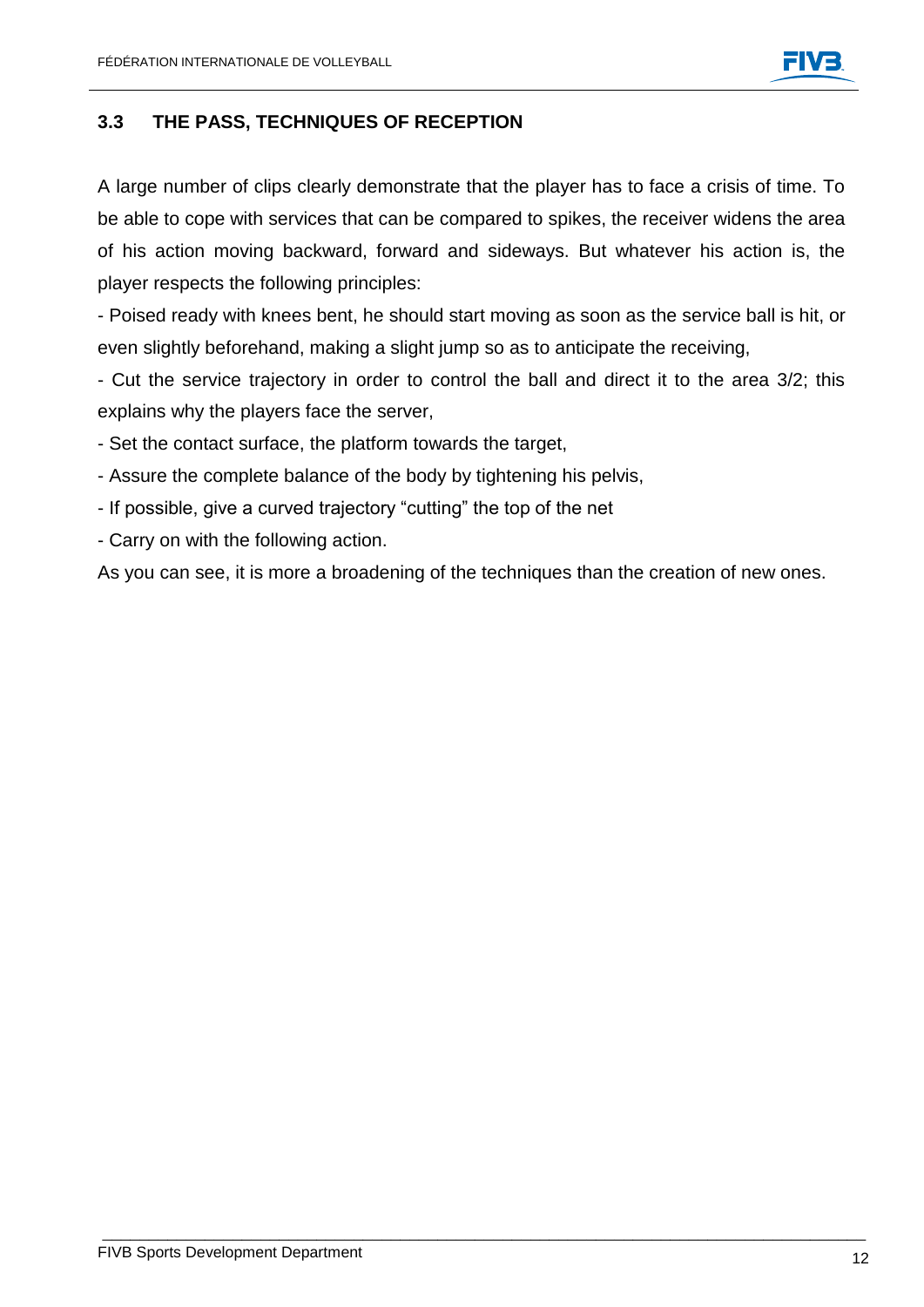### **Part 4 THE ATTACK**

To show how the attack is organised we start with the reception of services, which is the most favourable situation to achieve attack plans and combinations. The success depends on the setter's skills and the precision of the pass.

#### **4.1 PRINCIPLES OF GAME**

When the setter gets the ball into the area 3/2 and 3/4, he can make an ideal use of the attack possibilities, as it is shown in the various clips. The setter has at his disposal a fundamental alternative: either he sets the ball to the rapid attacker  $(1<sup>st</sup>$  time), or to another player  $(2^{nd}$  time).

Above all, the setter fights a dual with the opposing middle blocker (Philippe BLAIN). It is a kind of game between the setter, his spikers and the opponent blockers, according to their mutual knowledge and the current game situation. He may have his middle player in front of him – with a short set or a shoot set – or behind – with a short back set.





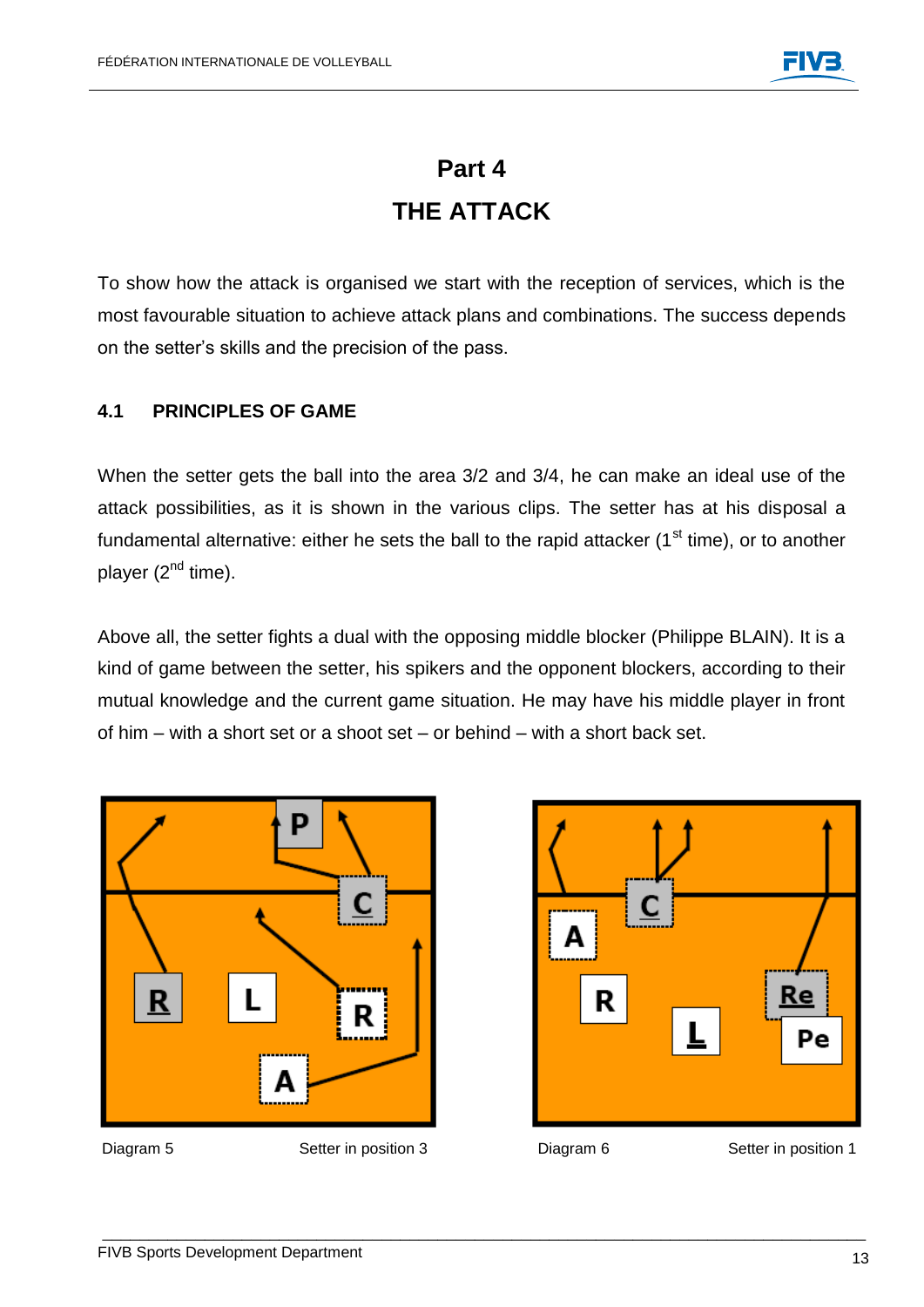The chosen quick attack allows him to use the intervals between the opposing blockers by soliciting the front or back row receiver-attacker or the opposite player.





Diagram 7 Diagram 8

The different types of sets have only an indicative value as it is every setter's job to know which type of set best suits each of his attackers at that precise moment of the game. Each team organises its attack according to these principles of game that co-ordinate the setter's and attacker's action in the space (zones and set trajectories) as well as in time (tempo and timing.) The tempo qualifies the set, the height and speed of the ball, the timing begins when the attacker starts his action.

Other combinations with 2 and 4 receivers, setter in position 3.

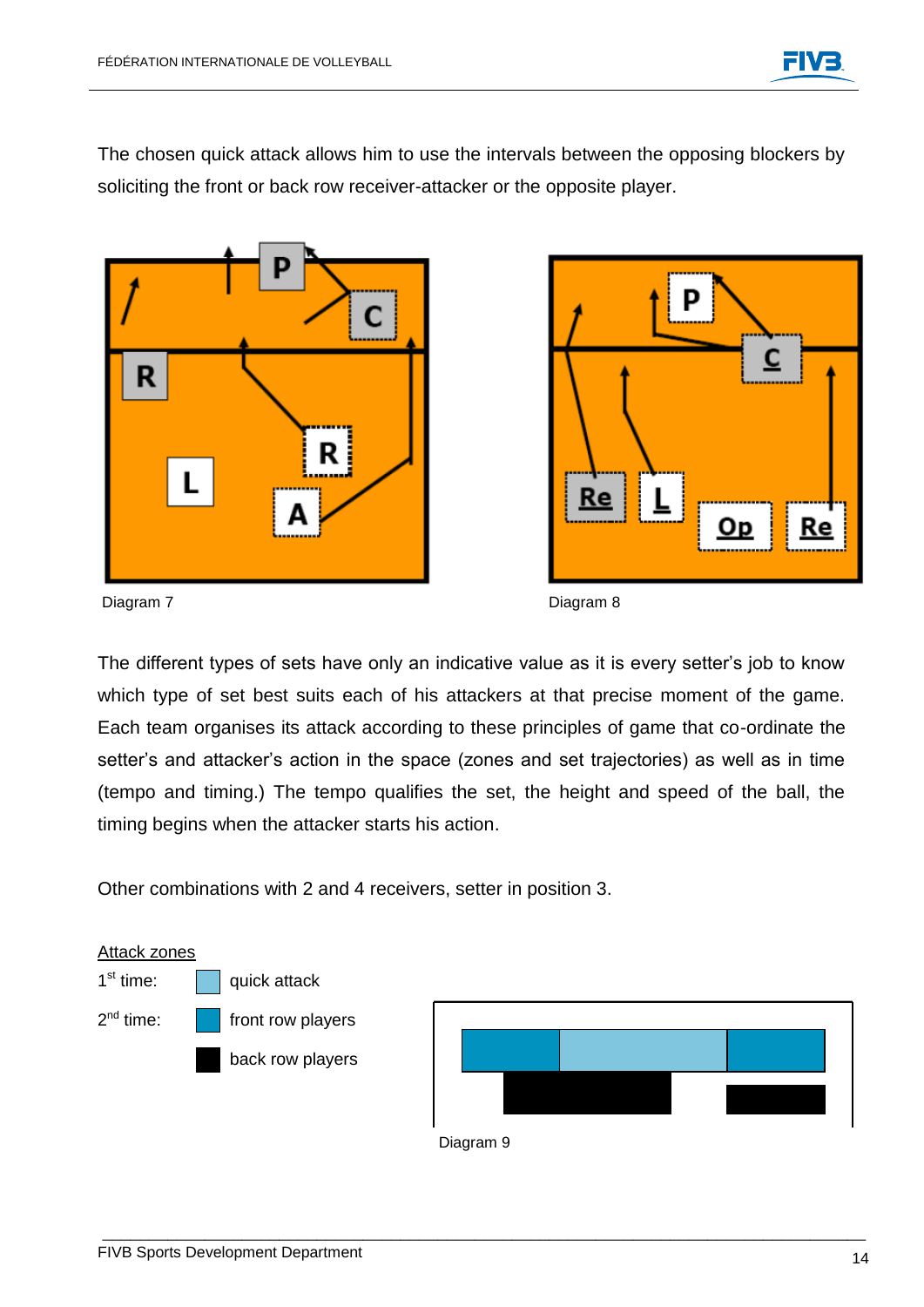

The trajectories of the sets **Quick Attacks: short sets.** shoot set.

Other Attacks: mid high, long shoot sets, high sets.



Diagram 10

The timing rules the setter's and the attacker's action in time.

Concerning quick or semi-quick attacks, the timing is linked to the setter's contact with the ball.

Tempo 0: When the setter touches the ball, the attacker is in the air. The set is short and 'tensed.'

Tempo 1: When the setter touches the ball, the attacker launches his take off. The setter is semi-short, semi-tensed or flat.

Tempo 2: When the setter touches the ball, the attacker is stamping the floor before the impulse. The set is semi-high or fast (shot set).

Concerning attacks on high balls

Tempo 3: The attacker starts his approach when or after the ball is touched.

#### **4.2 THE SETTER**

The success of the offensive organisation relies on the setter: in relation to a good reception of the serve:

- The setter endeavours to join the intersection of the areas 2 and 3 while facing his partners,
- He moves and jumps in order to touch the ball as high as possible,
- He adopts a neutral attitude so as to give as little information as possible,
- He very quickly touches the ball to play in deviation and to outrun the opposing blocker.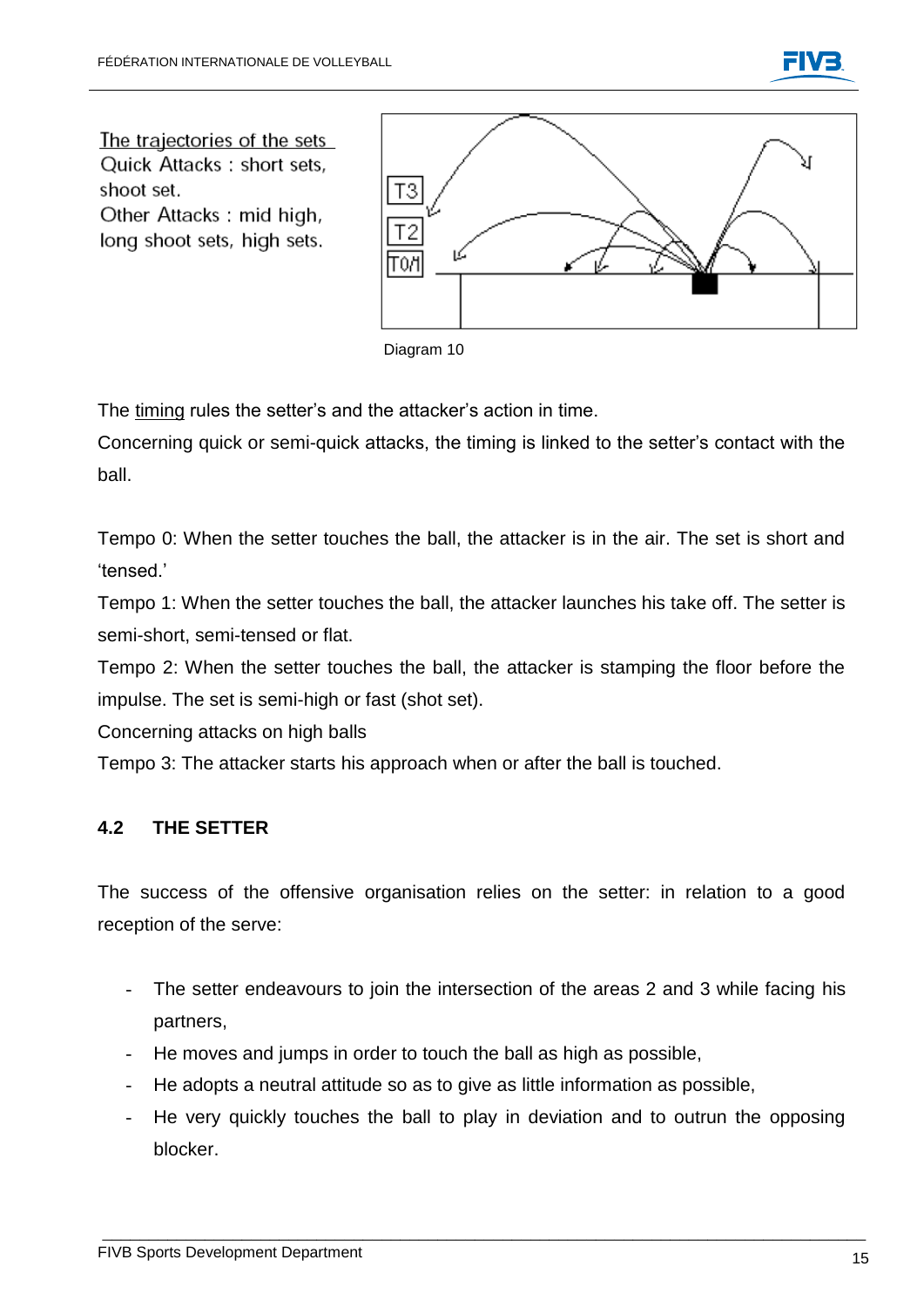

#### **4.3 HIS TACTICAL INTENTIONS**

In his dual with the opposing middle blocker, the setter uses or influences his approach and location. In order:

- To create and use intervals between the blockers for the attackers from the front and back rows.
- To use some spaces, in particular the outside net.

The Italian coach, Andrea ANASTASI, points out that "all the teams tend to have a very rapid game at the sides, with trajectories difficult to block, and to use back row players.

a) In the most favourable situations, the objective will be to have one's attacker facing one blocker or two badly co-ordinated blockers."

The quality of the first time attack permits the use of the best possible combinations in relation with each situation. You can therefore understand the importance of statistics and plan of game, which guide the setter in his choices. By combining first time attacks with second time attacks, the setter has the following alternatives at his disposal:

- a) Quick attack or attack at position 4
- b) Quick attack or attack in position 2
- c) Quick attack or attack in position 1
- d) Quick attack or attack in pipe by attacker receiver in 5 or 6

It should be noticed that the combinations with front row players (X cross or interval) are rarely used contrary to the changing of area that allows an attacker to play at his position (for example, the middle blocker moving from area 3 to area 2, in some service reception line-ups). We must keep in mind that the setter may take advantage of a high ball, near the net, to attack or fake directly on the reception set, using his left hand.

b) When conditions are less favourable, the setter may use the first time ball with a flat and less rapid set, which makes the attacker's action more difficult – this can be observed in JOAO (POR) or EGORTCHEV (RUS). As soon as the ball leaves the setter's hands, the opposing blockers know which attacker will be requested by the setter and will assist one another in case of an attack in the centre or on the sides.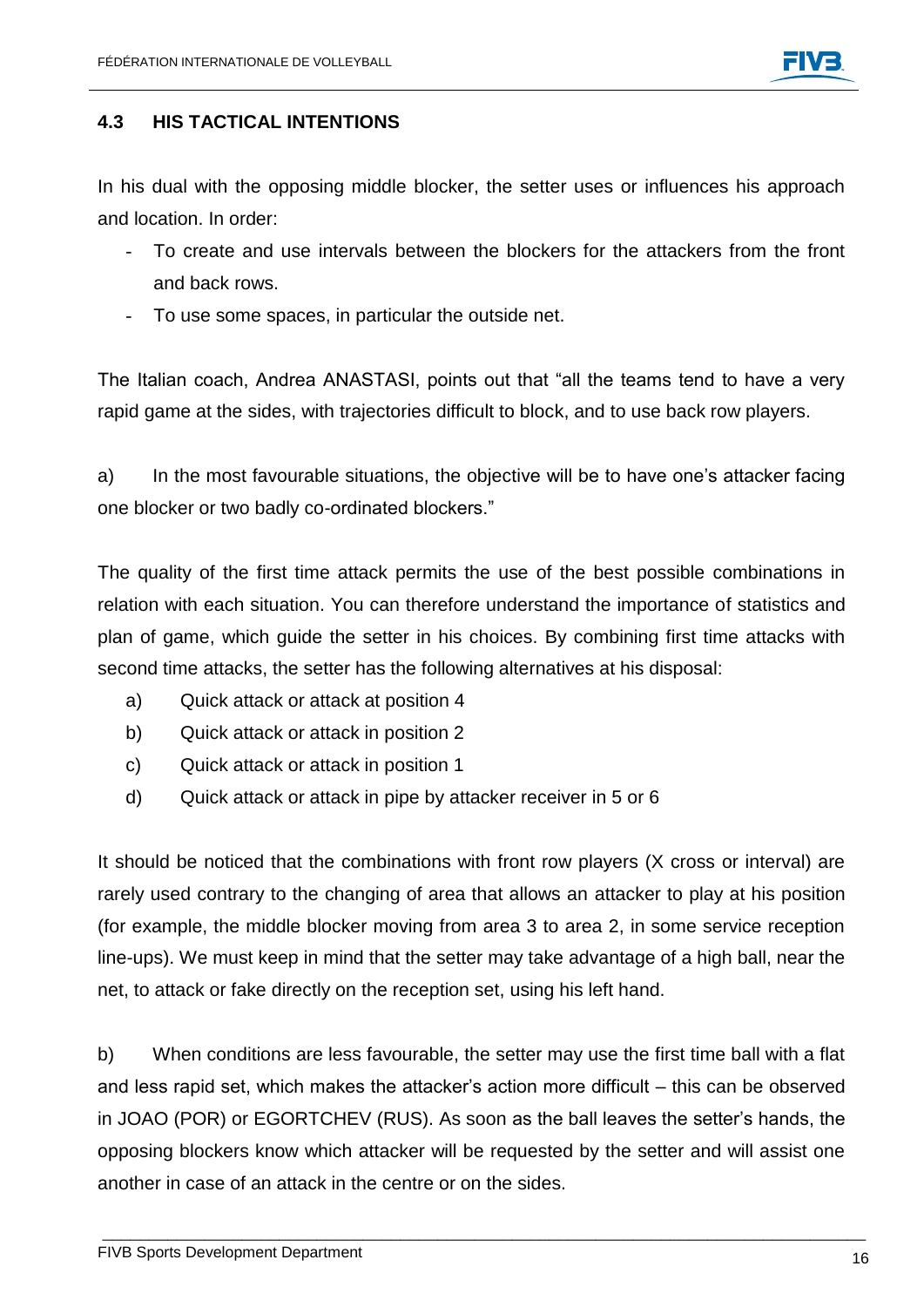c) Finally in extreme conditions, the setter gives a high set to the best attacker or at least to the one who is in the best position.

With this type of high set, the attacker will be opposed by two or three blockers, as well as by a well-organised back defence. He will try to reduce the risks by avoiding, or on the contrary, by using the opposing block.

#### **4.4 THE SETTER'S TECHNICAL POSSIBILITIES**

First and foremost, the setter is an active and very swift player, capable of moving or reacting rapidly, as the success of the attack depends on him. As underlined by Mauricio LIMA (BRA) or Nikola GRBIC (YUG), each setter creates his own style according to his personal qualities. His action, though, follows a certain number of principles: to chose the right attacker, to deceive or mislead the opponent with the set, to be fast and precise and above all to remain calm and in control.

Just as the receiver, the setter has to cope with a crisis of timing. Positioned, if possible, at the intersection of the areas 3 and 2, he faces his partners in order to judge the reception pass. He will cut the pass trajectory to take the ball quite high by jumping, even if he has to move away from the net in order to reduce the distance and the time between the two contacts of the set and of the attack hit. When he moves away from the net, the trajectory of the ball turns into a flat set. When touching the ball, he throws his hands towards the attack point, no matter how his shoulders are positioned, by rotating or not rotating, his body.

The contact with the ball is brief, often limited to an action of the wrists and fingers in order to give the least possible information to the opposing blockers. To mislead them, he will often play to the opposite of his action, for example setting at the back if he moves forward, or setting the ball away from the net if he comes near it. In summary, a good setter has to be swift, skilful, concentrated and capable of making quick decisions.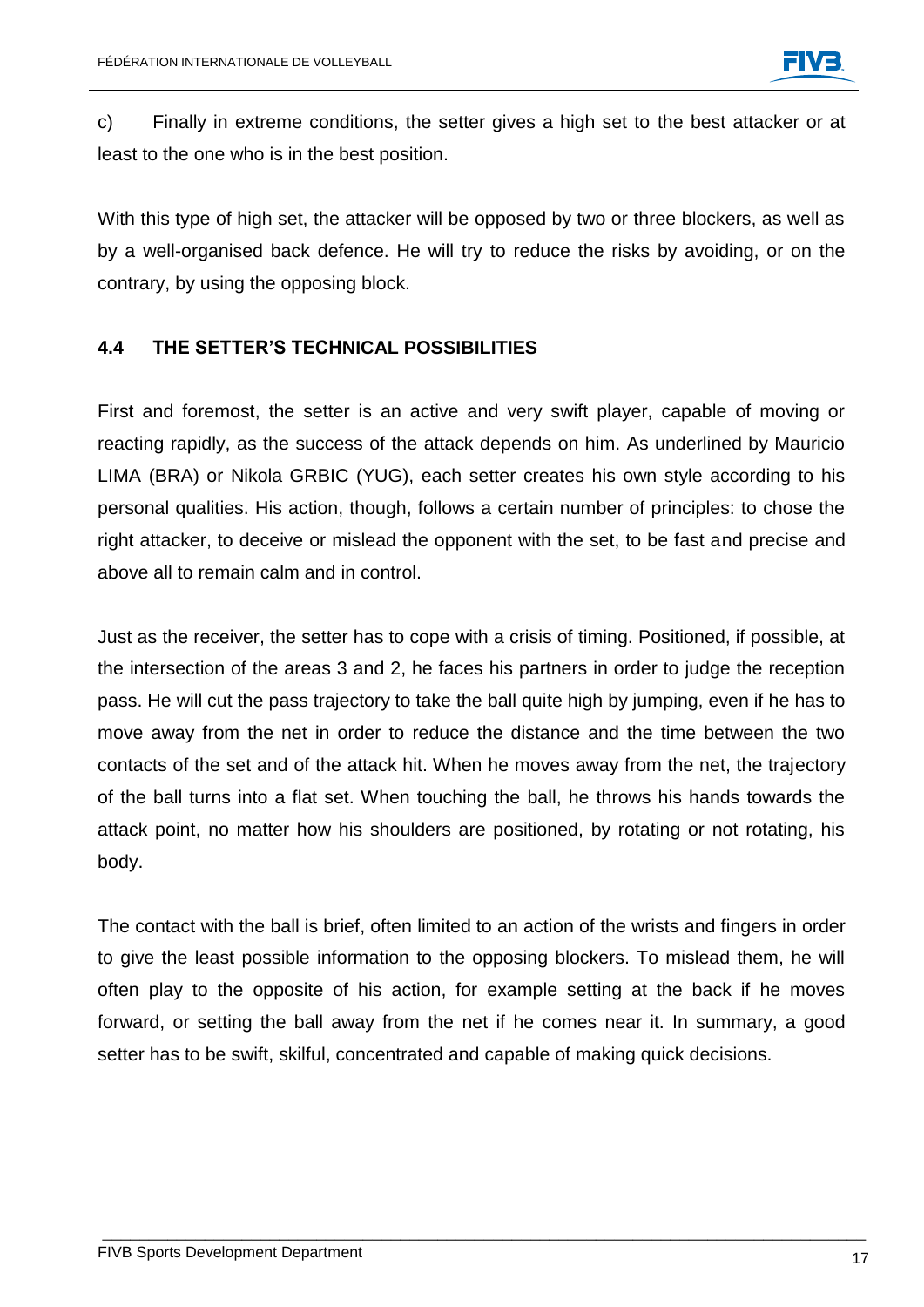All sorts of sets can be observed whether they are made when the player is in contact with the floor or in the air, backward or forward; varied in height or length. When far from the net,

the setter must be able to 'serve' an attacker on the other side by a front, or a back set. If the ball is high and too close to the net, he should be able to set with one hand or to make a direct attack. If he is near the floor, he should be able to make an underhand set.

#### **4.5 THE ATTACKERS' ROLE AND TECHNICAL VARIETY**

The attacks vary according to the type of set and the position of the players. When the Ace-Spiker and the Receiver-Attacker attack on high sets they show what young players are taught – a 3 or 4 step approach, respecting the timing of the set, a take off, a suspension, hitting the ball and finally landing on the floor to carry on with another action.

Various alternatives can be observed:

- the approach may not be straight but curved,
- the take off may, or may not be made in the axis of the approach, starting a rotation,
- the hitting of the ball may be executed within the axis or not (right or left direction),
- it may be powerful or controlled.

The Receiver-Attacker has the greatest variety of attacks. He attacks on high, semi-high or shot sets. The timing and direction of the attack are both important factors for success.

The Middle Player is the start of the attack. He is the one who is most often confronted with timing crises. He must secure contact with the ball, respecting precise timing, which varies according to the position and the height at which the setter touches the ball. He must observe the setter and the type of set  $-$  short, tensed or flat  $-$  to adapt his approach and his take off, while remaining far enough from the net. The players EGORTCHEV (RUS) and JOAO (POR) mention how difficult balls coming from the back are obliging them to attack by diverting the ball.

\_\_\_\_\_\_\_\_\_\_\_\_\_\_\_\_\_\_\_\_\_\_\_\_\_\_\_\_\_\_\_\_\_\_\_\_\_\_\_\_\_\_\_\_\_\_\_\_\_\_\_\_\_\_\_\_\_\_\_\_\_\_\_\_\_\_\_\_\_\_\_\_\_\_\_\_\_\_\_\_\_\_

All techniques aim at avoiding or using the opposing block.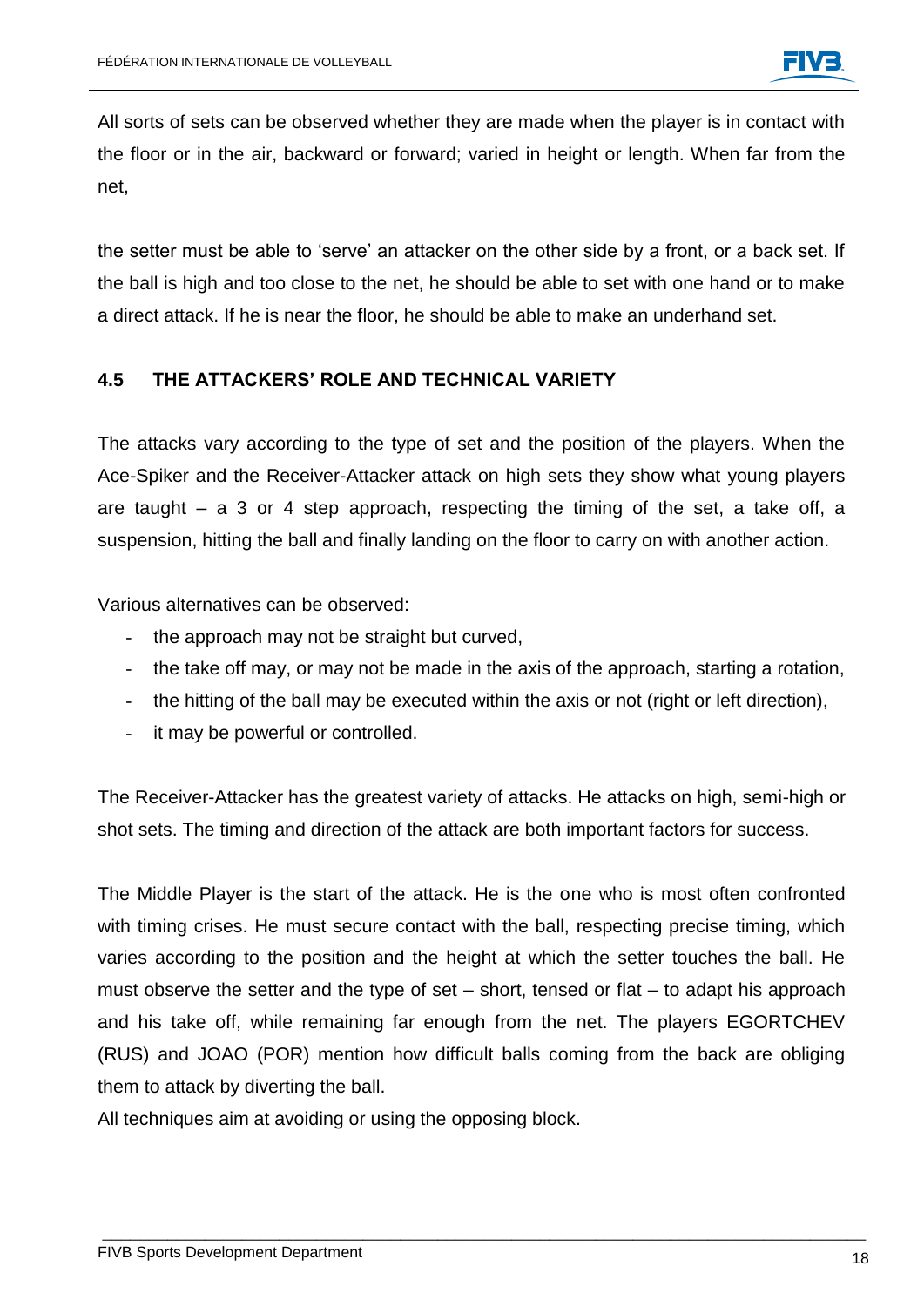The different approaches and kinds of impulses are the first means at the disposal of the young player, but for a high level, the best chance of being successful is rapid action and a variety of hits that also vary in power and direction.

In direction:

- the ball may be hit in the axis of the body by rotating inwardly or moving the arm towards the outside net to pass the block sideways.
- the ball can be hit by brushing the arm in front of the body, the position of the shoulders thus misleading the blockers.
- the ball may be swerved with a rotation of the wrist either inwards or outwards.

In power:

- the hitting may be controlled, thus increasing the swerve of the ball,
- the ball may be hit with a strong lift, such as a speed off,
- the ball may be tipped (the touch being made with the tips of the fingers).

By using the block:

- the attacker hits the ball toward the outside, thus producing a wipe off,
- the attacker hits the blocker's fingertips to make the ball swerve far away at the back.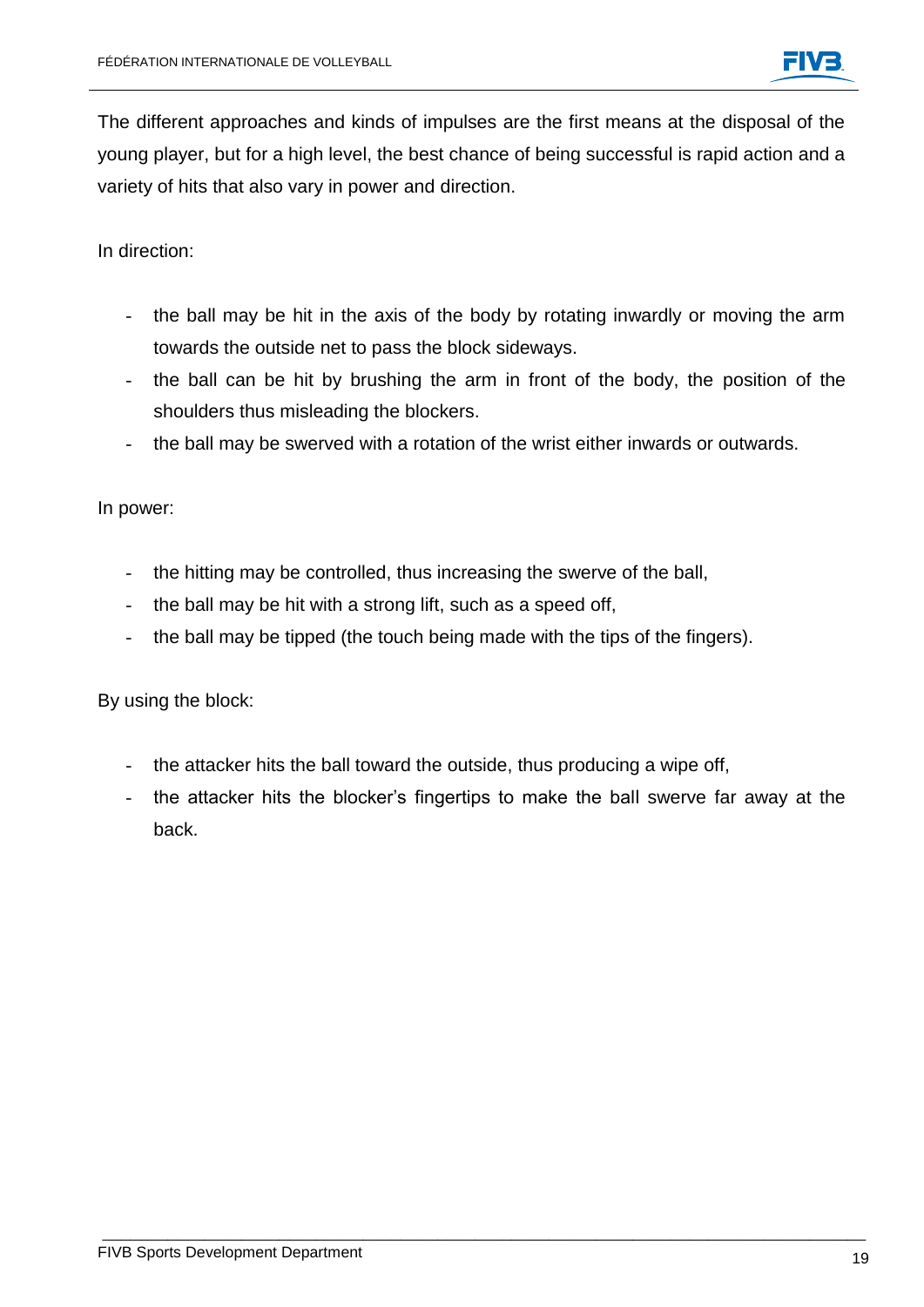### **Part 5 THE DEFENCE**

To illustrate the organisation of the defence, we start from the situation of the team that serves and readies themselves to oppose the opponents' attack.

#### **5.1 GENERAL ORGANISATION**

"The general organisation of the defence is based on the information gathered by the coaching staff, which is followed by a game plan, block-defence. This plan starts with the service, that is to say one must serve tactically in order to annoy the opposing team and force them to play in our defensive game. In other words, to have a well-positioned block and to display a back defence in the spaces that can be defended." Glenn HOAG (CAN).

In Top Level Volleyball, knowing the opponents is essential in order to avoid unpredictable situations. Each player must know what he must do and when to react in the adequate manner. Every time they rotate, one of the players reminds his partners of the coach's instructions with a gesture or with a word.

#### **5.2 THE GENERAL SYSTEM**

The general system of defence is made up by the blocking and backcourt defence rows and following the order of rotation. Then it is possible for switches to be made so that each player will defend a precise position as indicated in the following diagram.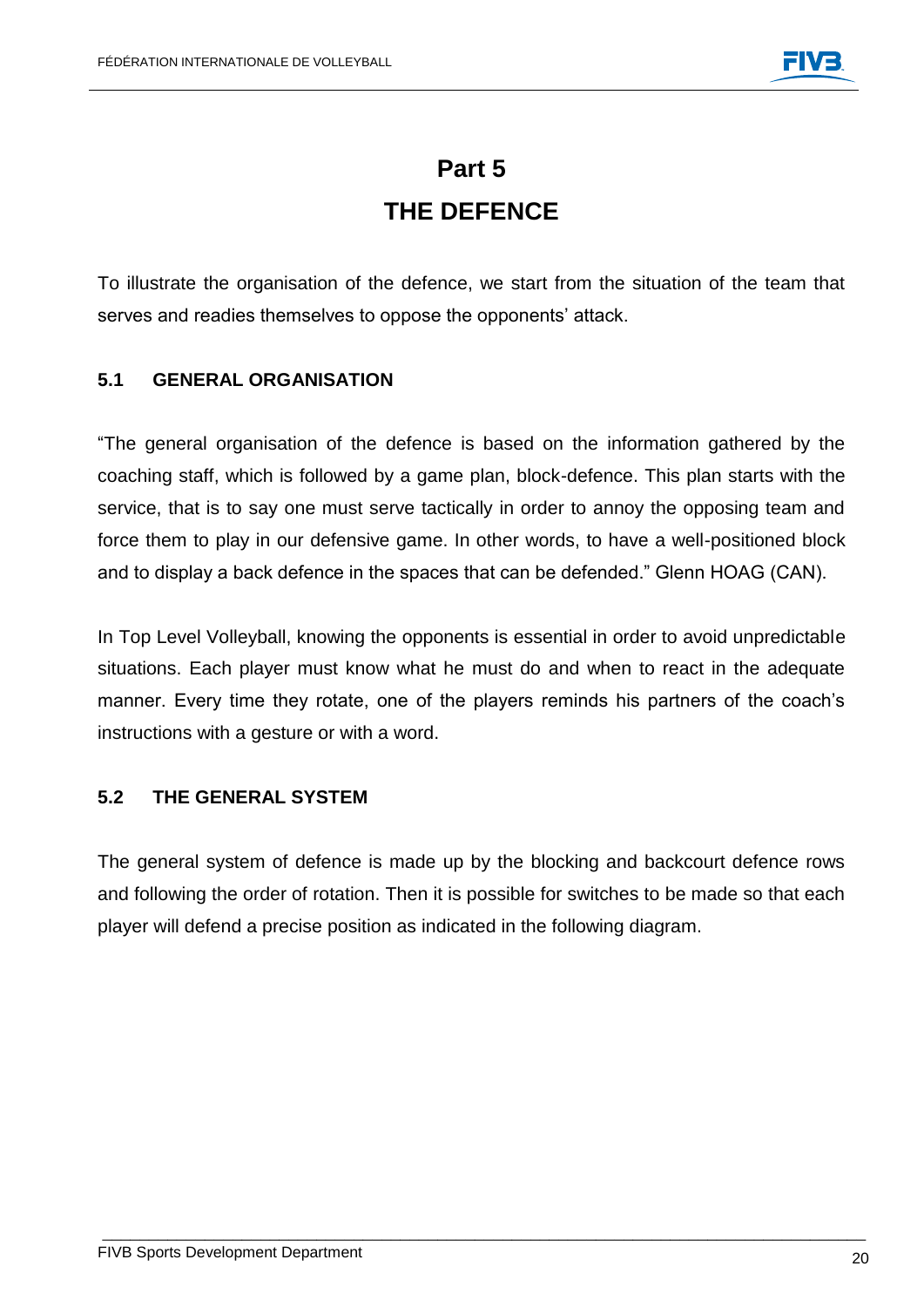

Diagram 11 Diagram 12



Location of players in defence **Relation between front and back rows** Relation between front and back rows Outside back court players (5 & 1) cover intervals between blockers

However, special switches can be decided in relation to the opposing attack, especially when the setter is small.

The team that serves, best illustrates the defensive organisation, and as we said it before, defence starts as soon as the service is hit.

The front row players are positioned so as to watch their direct opponents, while at the same time, being ready to help their nearest partner. Moreover, it is the middle-blocker's responsibility to act, or not to act, on the first opposing quick attack, by closely observing the approach of the setter and the middle-blocker.

Both back outside players stand 6-7 metres away from the net in the spaces left free by the blockers and player 6 stands between them to be ready to react in the case of a quick attack.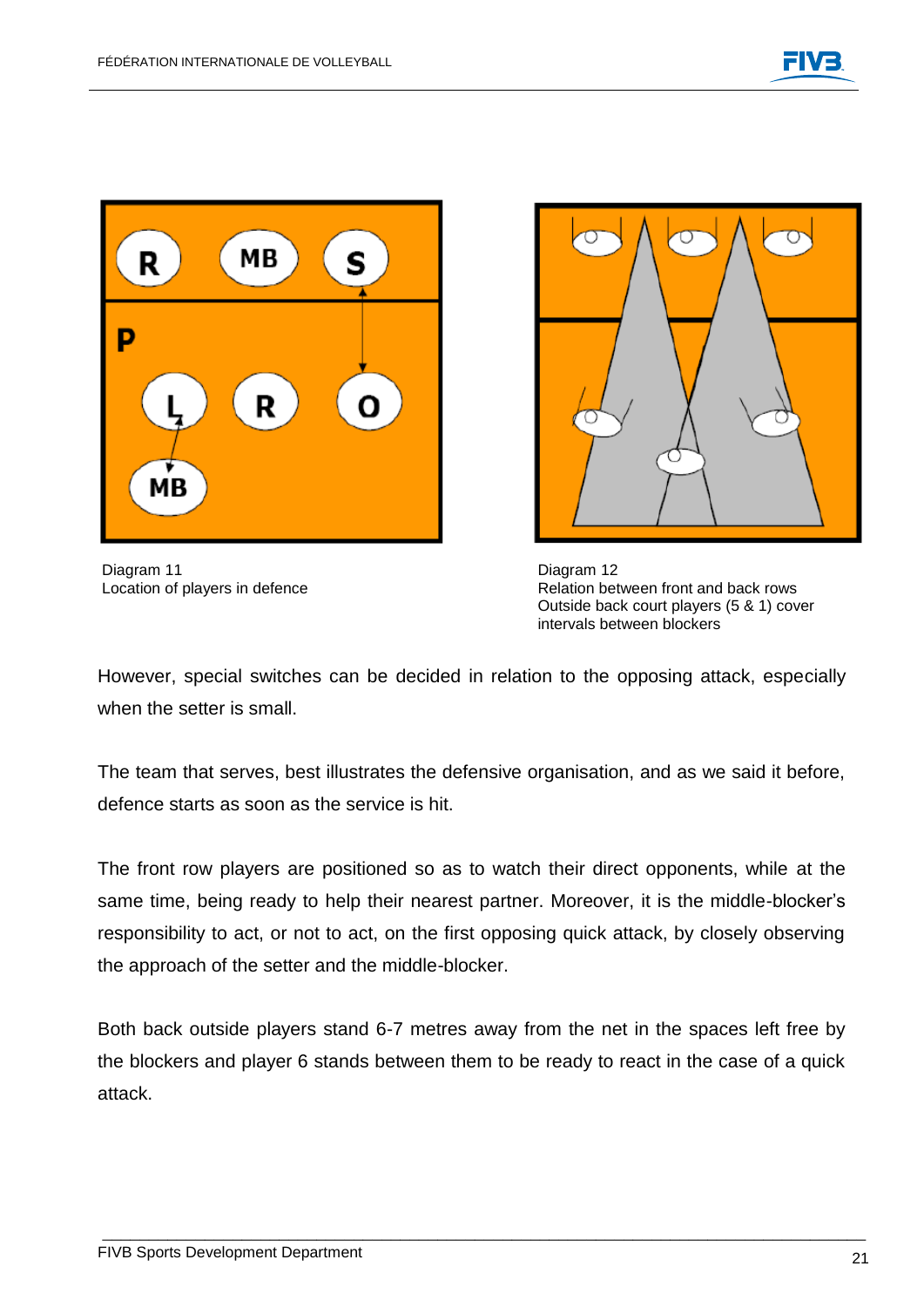#### **5.3 DEFENDING ON THE OPPONENT QUICK ATTACK**

As soon as the service is hit, the team gets ready to oppose the quick attack. The middle blocker will decide to block or not. In case of block, he will attempt to slow down the opposing ball so as to help his back defence partners.



His partners at the sides will cover the ground in the front.

The player in position 6 will move forward to defend, anticipating the absence of a block and will defend the balls swerved at the back by the block, while his two partners of the sides will defend the free spaces in the intervals left by the blockers.

Diagram 13

### DEFENCE ON ANOTHER ATTACK (2<sup>ND</sup> TIME) EITHER WITH A ONE-PLAYER BLOCK OR WITH A BADLY POSITIONED TWO-MAN BLOCK.

This is when the opponent setter involves another player in a scheme with a simulated quick attack leaving the defence insufficient time to take up their appropriate positions.

The middle blocker will try to help his partner but will be unable to form a homogenous block, while the other outside player will fall back in order to cover the front of the court.

The outside player who is responsible for the block will aim at slowing down the attack ball and avoid making it swerve out of the court. In that case, it will be difficult to defend.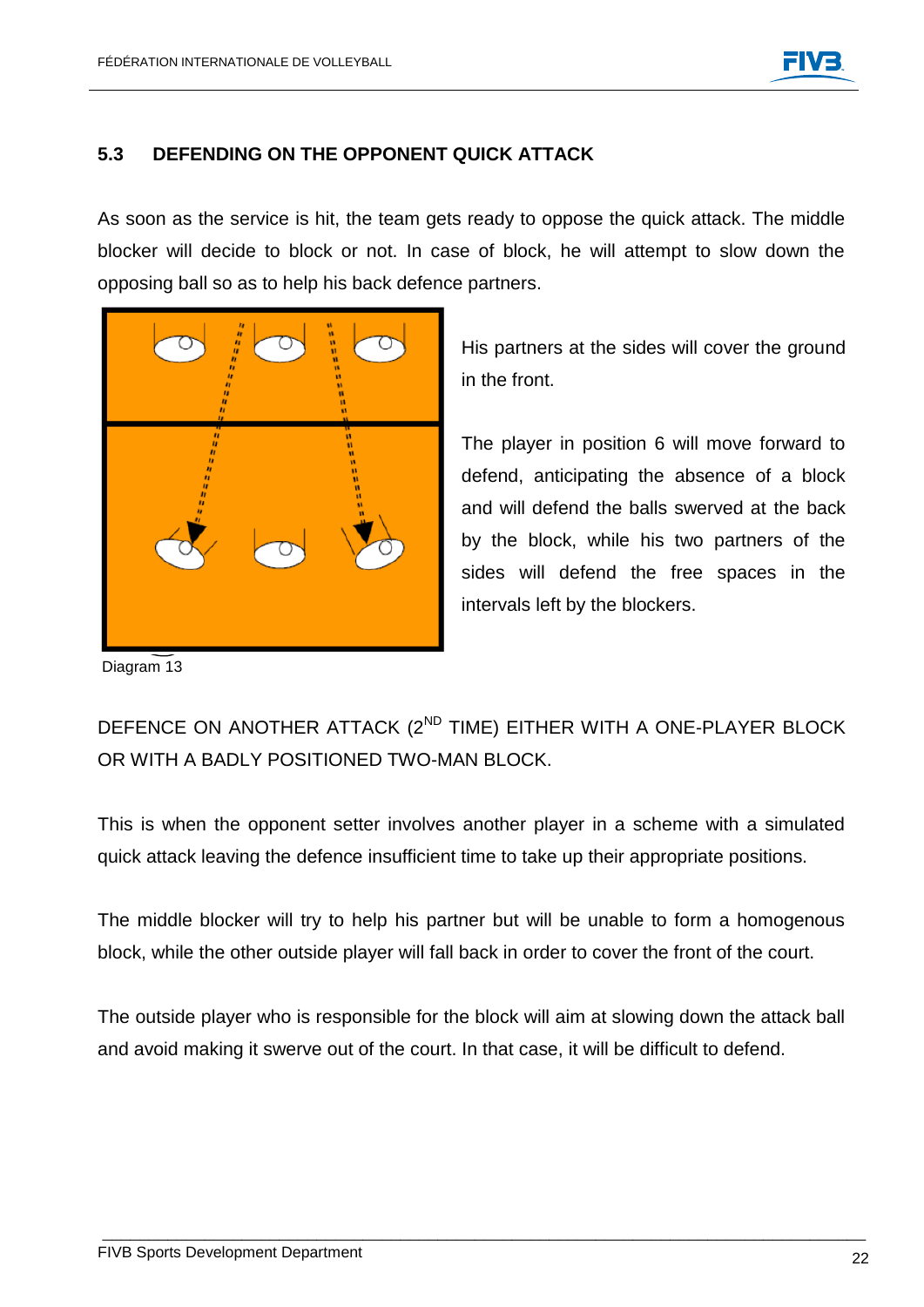



As already mentioned, the back players defend by moving away from each other, if they have sufficient time.

Diagram 14

#### **DEFENCE WITH A TWO MAN-BLOCK**



Diagram 15 Diagram 16





The players are able to get into position again according to the coach's instructions.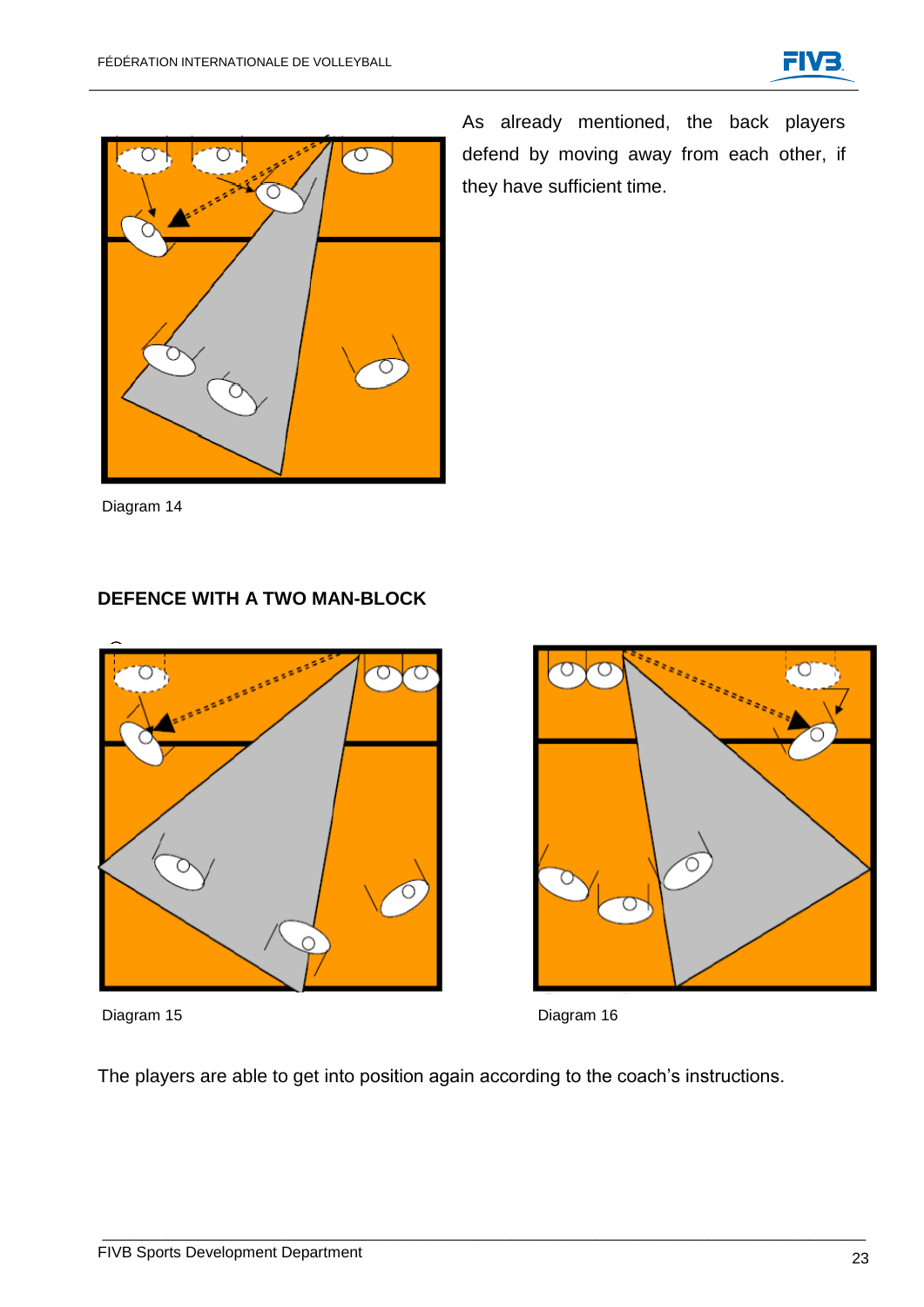Generally speaking, the blocker responsible for his direct opponent closes the outside and the middle blocker comes to help him, forming a more or less homogenous block according to the situation. The other front player will move backward to defend the narrow diagonal and to cover the ground behind the block. The player behind the block will either cover a space left free between the two blockers or will be positioned behind them to cover the side area.

The player will step backward to defend the area 6 and the ball that is swerved by the block, while the player on the opposite side will defend the wide diagonal.

#### **5.4 DEFENCE WITH A THREE-MAN BLOCK**

The players are able to get into position again according to the coach's instructions. Generally speaking, the blocker responsible for his direct opponent closes the outside and the middle blocker comes to help him, forming a more or less homogenous block according to the situation. The other front player will move backward to defend the narrow diagonal and to cover the ground behind the block. The player behind the block will either cover a space left free between the two blockers or will be positioned behind them to cover the side area.

The player 6 will step backward to defend the area 6 and the ball that is swerved by the block, while the player on the opposite side will defend the wide diagonal.



Diagram 17 Diagram 18

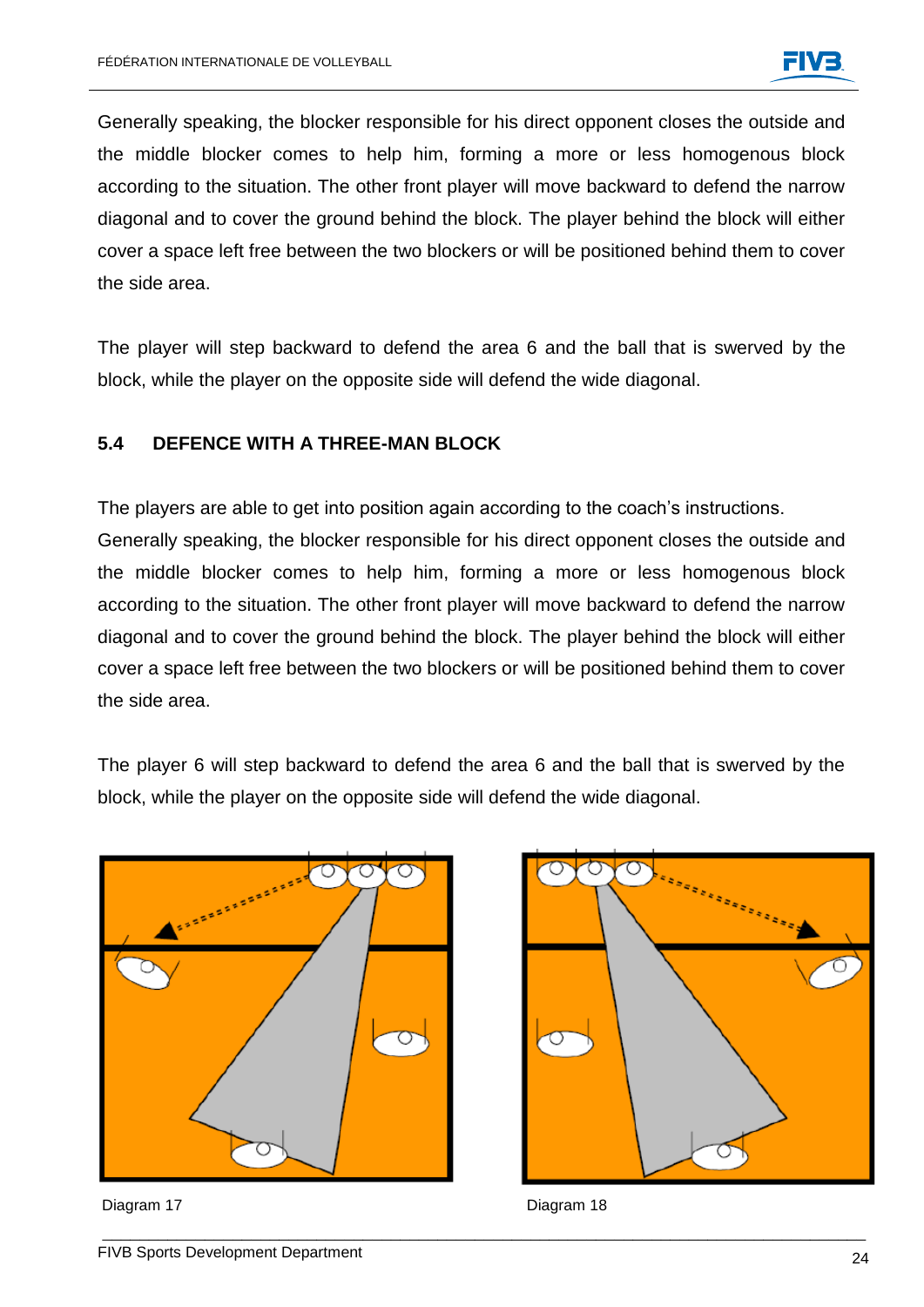#### **5.5 DEFENCE WITH A THREE-MAN BLOCK**

In this type of defence, the two back row players will step forward to cover the ground behind the block, while the player 6 will step back so as to capture the ball swerved by the block.

#### **5.6 DEFENCE ON THE RECEIVER-ATTACKER'S ATTACK-PIPE**

This defensive organisation takes place when the attack is made by the back receiverattacker in position 5 or 6. This attack is particularly difficult to defend because the receiver-attacker springs behind the first time and strikes the ball with a semi-high set. The middle blocker will often be outrun, he will not be able to react quickly enough and cannot jump or acts too late. The back players are positioned in the same way as for the attack of the first time.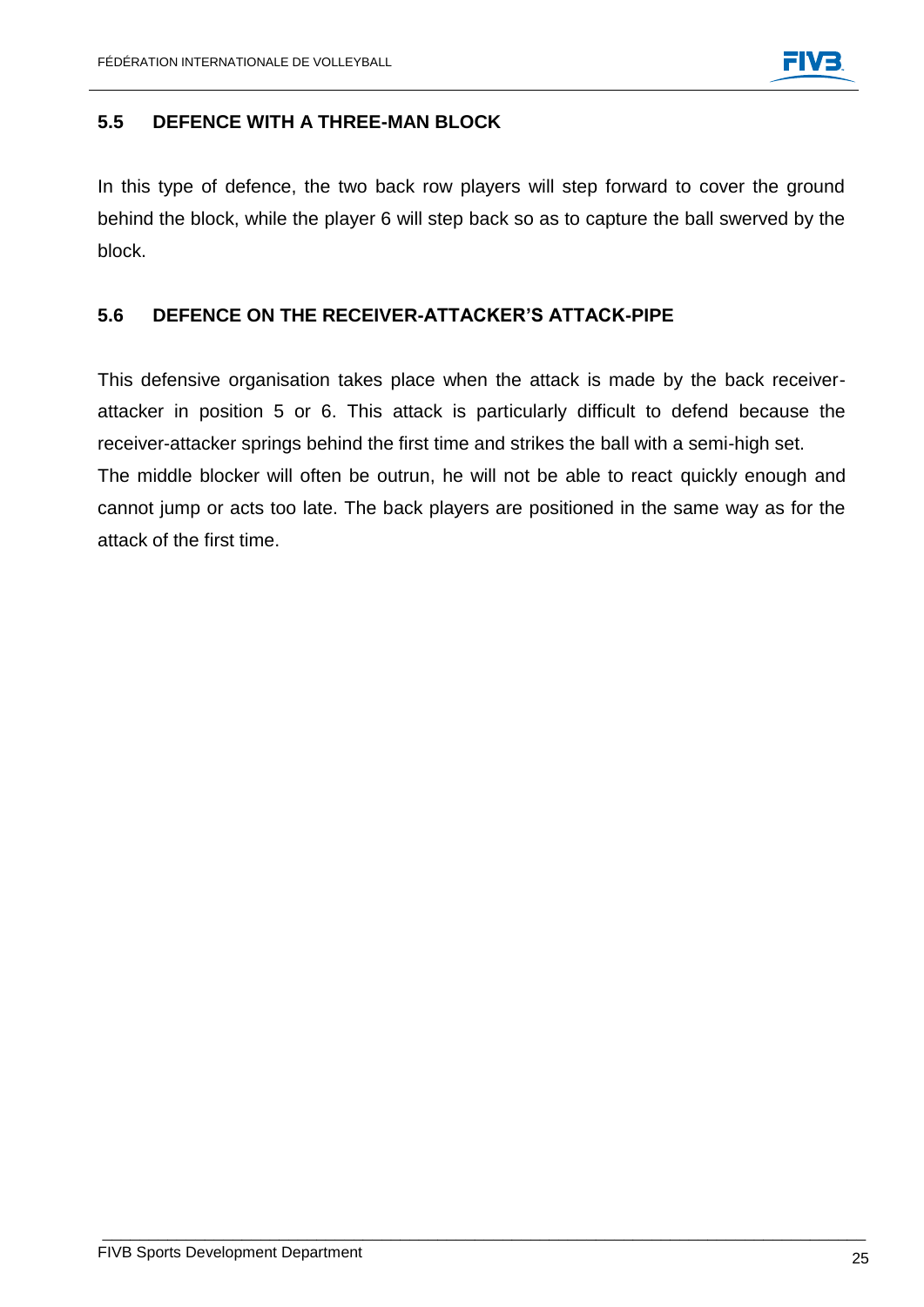### **THE BLOCK**

#### **5.7 THE BLOCK EVOLUTION**

The game has become more rapid, which obliges players to be very concentrated during the formation of the opposing attack and to react swiftly.

a) We observe that the players have become much more responsible and their role has been better defined. Each player is responsible for dealing with his direct attacker and must help his partner placed on his side(s). The middle blocker's responsibility is even greater, as he assures the good co-ordination with the back defence by judging the qualities of the opposing quick attack. Thus, he defines the first options of defence by either committing to the quick attack, or by reading the setter and reacting.

"The middle blocker's main task is to secure the co-ordination of his action in defence, from the very beginning of the match to the end." Valeri ALFEROV (RUS ASST. TRAINER).

The middle blocker aims at acting on the trajectory and at slowing down the opposing attack ball in order to make the back defence easier, and to prepare the counter attack. They try to form winning blocks only when the action of the ball is certain.

"In modern Volleyball, it is more important to slow down the ball than to build up an offensive block, and to help one's partners in forming a two-player block." Andrei EGORTCHEV (RUS).

b) A greater mobility is linked to the reading of the setter and to the set trajectories that have now become very rapid. "In modern Volleyball, with the rapidity of the offensive game, the blockers have to be even more mobile. Technically speaking, it is necessary to now develop the sideways mobility of the middle-blocker and their ability to quickly read the game." Glenn HOAG (CAN).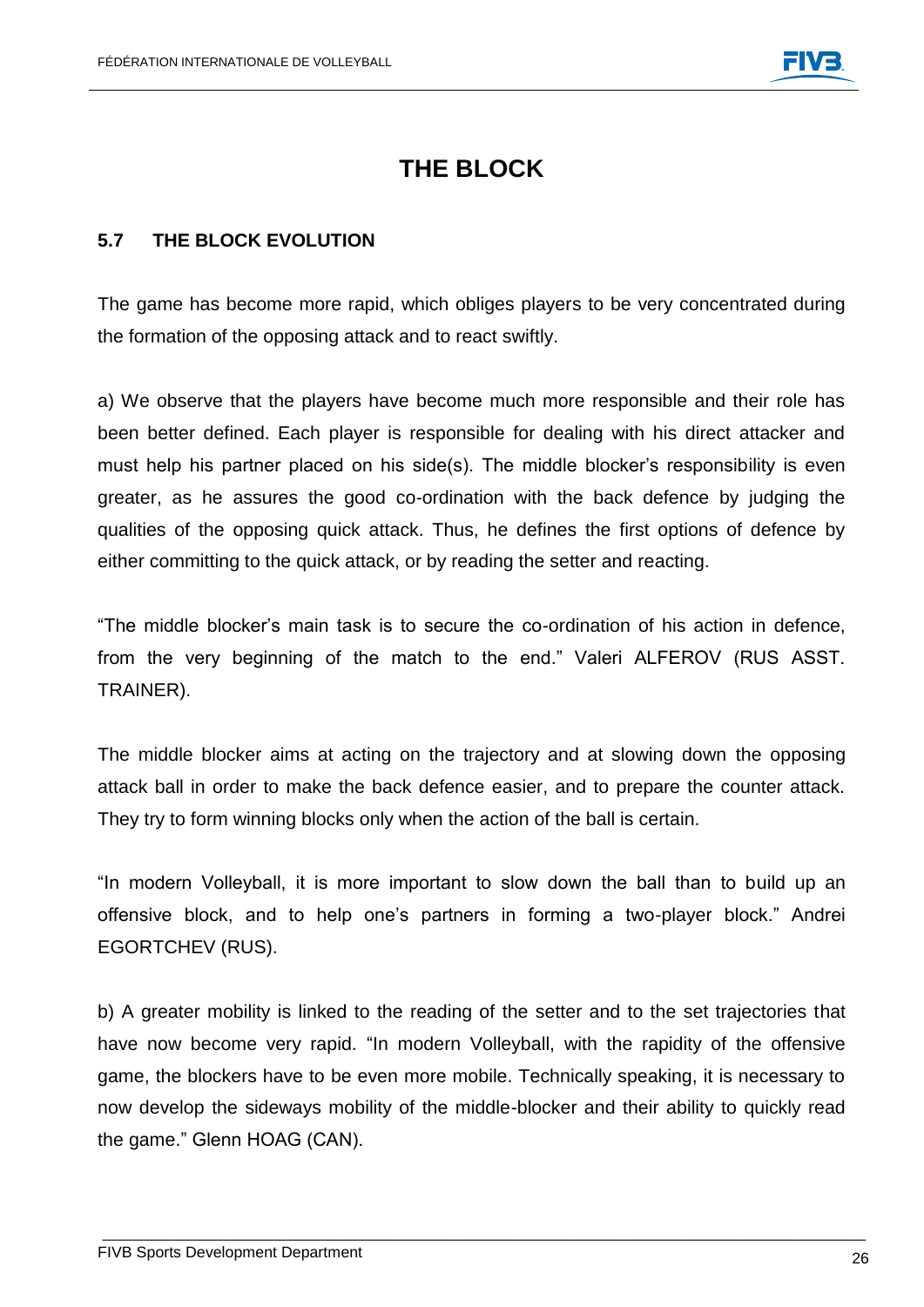The evolution of the block has modified the players' behaviour and has made the qualities of concentration, anticipation and swiftness more important. This can explain the success of players such as JOAO (POR) or Jiri NOVAK (CZE).

#### **5.8 ROLES AND TECHNIQUES**

The various clips show the different actions of the players both at the centre and at the sides. The players are positioned near the net while closely observing the setter, the set trajectory and the actions of the middle player. They are crouching in anticipation, hands high above their shoulders and ready to react very quickly.

The middle blocker's technique is more complex and depends on his height and his physical characteristics. Some prefer to wait and first act by raising their hands to counter a quick attack before moving to the side in order to help his partner. For others, this is not possible. They must first make a choice and this makes helping one of their partners more difficult.

JOAO (POR) explains "it is a question of instinct, as I am rather small, I cannot really wait for the ball to spring out of the setter's hand, otherwise the attacker is already ready to hit

the ball." As they are often outrun, they must run to help their partner, end this motion by using a breaking foot and by rotating the body inwards.

The outside blockers such as ELGUETA (ARG), GIBA (BRA) or ANTIGUA (GRA) insist on knowing their direct opponent well, especially his strength angles, avoiding deviating the ball toward the outside, and on the necessity of helping the middle blocker with a quick attack.

It is important to note the players' capacity to move their hands above the net to interfere with the ball's trajectory while transmitting false information to the opposition e.g. by placing their hands to the side or moving them away. The offensive block is used mainly when it can be homogenous.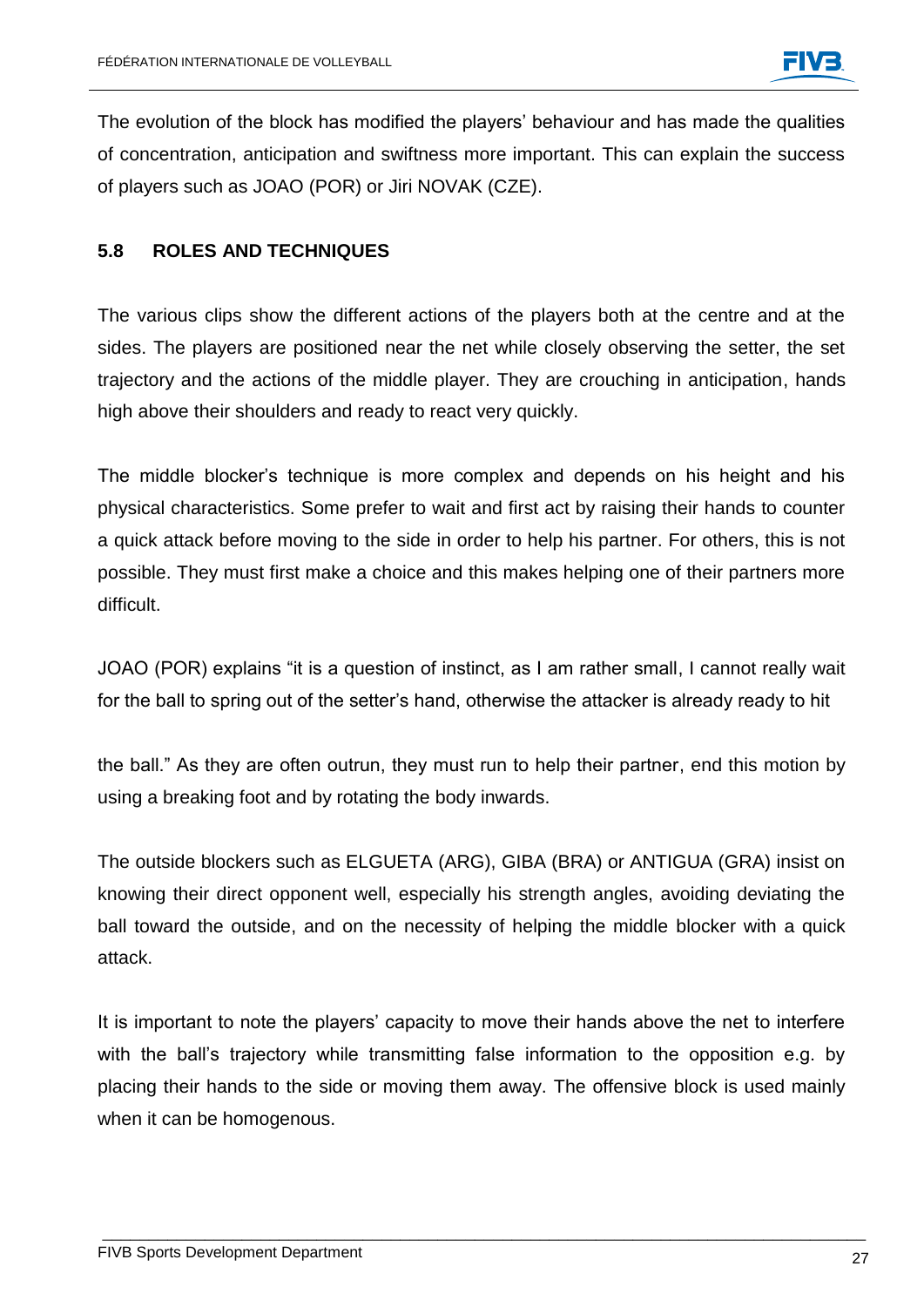### **BACK COURT DEFENCE**

#### **5.9 EVOLUTION**

The new rules have made it easier to defend the ball. On the other hand, the multiple contacts allowed for the team's first hit have released the diggers from making errors and on the other hand, the libero, on in addition to his digger's personal qualities, has now evolved into his team's defensive leader.

As a consequence, and similarly to the blockers, the players have become more responsible.

#### **5.10 ROLES AND TECHNIQUES**

a) The various clips show the players in action according to their positions and the types of the opposing attacks. The responsibility of the defence greatly relies on the attacker receivers and on the libero, because they hold key positions in the team and because the majority of the attacks are performed in the centre and in position 4. Those 3 players, the outside player in position 4, the back row player in position 6 and the libero in position 5 have to bear the brunt of the responsibility of the attack by digging the powerfully-hit balls

or those deflected by the block. Positioned slightly behind, the libero covers his partners by bringing back balls badly defended by his partners.

The other two players, the setter and the opposite player positioned in 2 and 1 have the same tasks as the receiver-attackers but they often have a specified role in covering the block or facilitating the setter's counter attack.

b) But whatever the role, all players must be willing diggers and be prepared to pass the glory to others.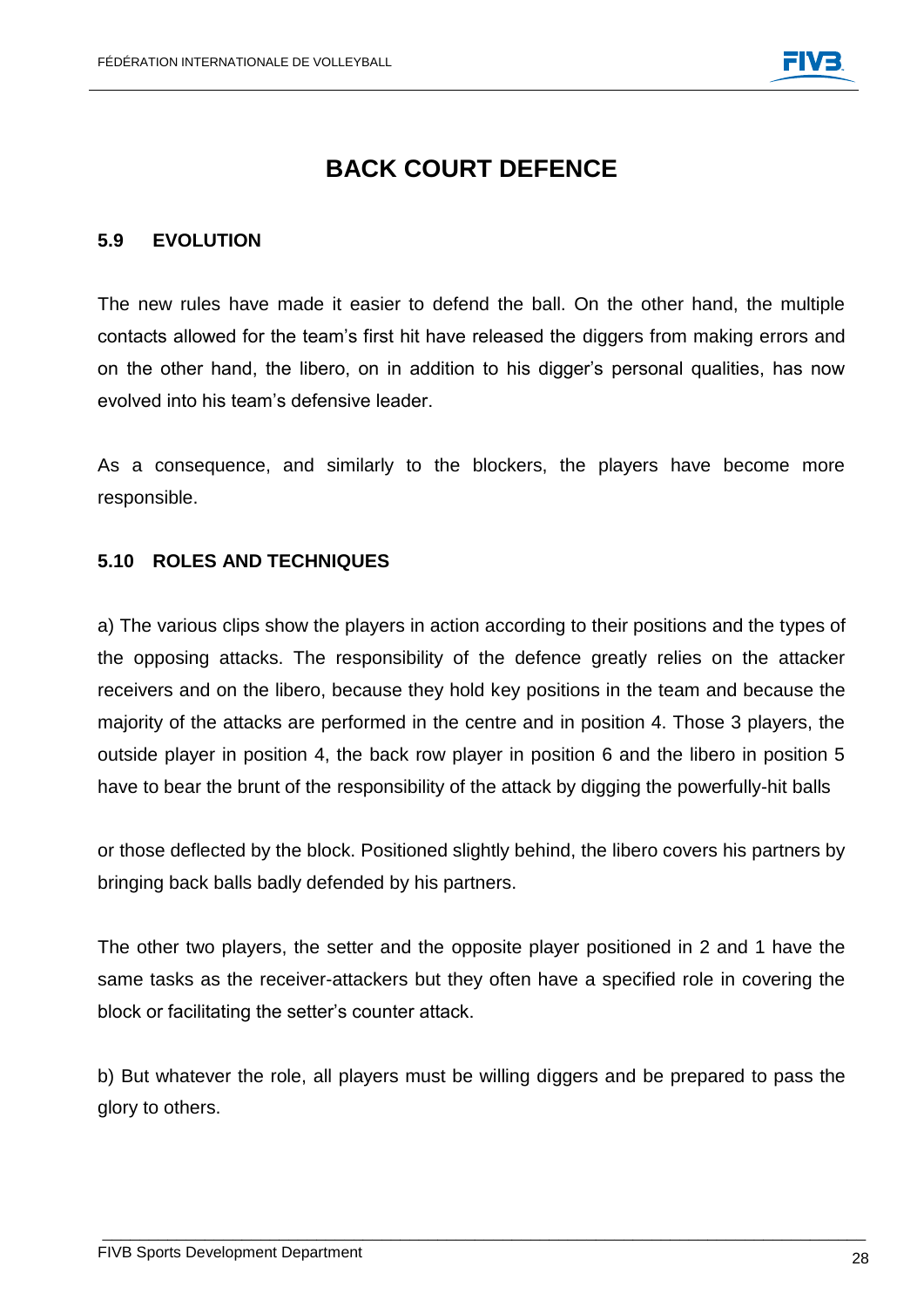Defending can be thus analysed:

- Diving to the ground. In Volleyball, the player defends an area and must cut the ball trajectory. Acrobatic defence is part of the defence.
- Predicting the attack. This anticipation is made easier by a good knowledge of the attackers and of the respective position of his partners. He must sense their presence, rather than try to physically see them.
- Reacting quickly. A swift reaction is the setter's basic quality.
- Players should have at their disposal a well-mastered technical variety. Only hard work allows to interfere efficiently, with precision, and to have a good contact with the ball. As it is the case with Beach Volleyball, every possible contact area must be used as there is rarely enough time to be well positioned.

c) The various techniques are composed of specific skills.

Fundamentally, whatever movement is made to save the ball, the object is to prevent the ball from touching the floor by inserting a surface of contact to slow down the ball. This can be by using both hands high or low (overhead, underhand pass), one hand, elbows or forearms or, on some occasions, the player even brings the ball back into play by kicking it.

The best digger is the one who has the biggest variety of moves at his disposal:

- well balanced with both hands, or with only one
- after taking a step, to save with both hands or only one
- with a sideways fall, a forward slide, rolling or diving
- with a high reception on a fist or on the forearms (called tomahawk)
- with an acrobatic defence following a long movement: returning with an underhand pass even from outside the free zone.

#### **5.11 THE ATTACKER'S COVER**

This is the defence of a particular situation as a result of the duel between the attacker and the blocker. The attack cover is a particular defensive situation where the dig is more a reaction than a technical gesture.